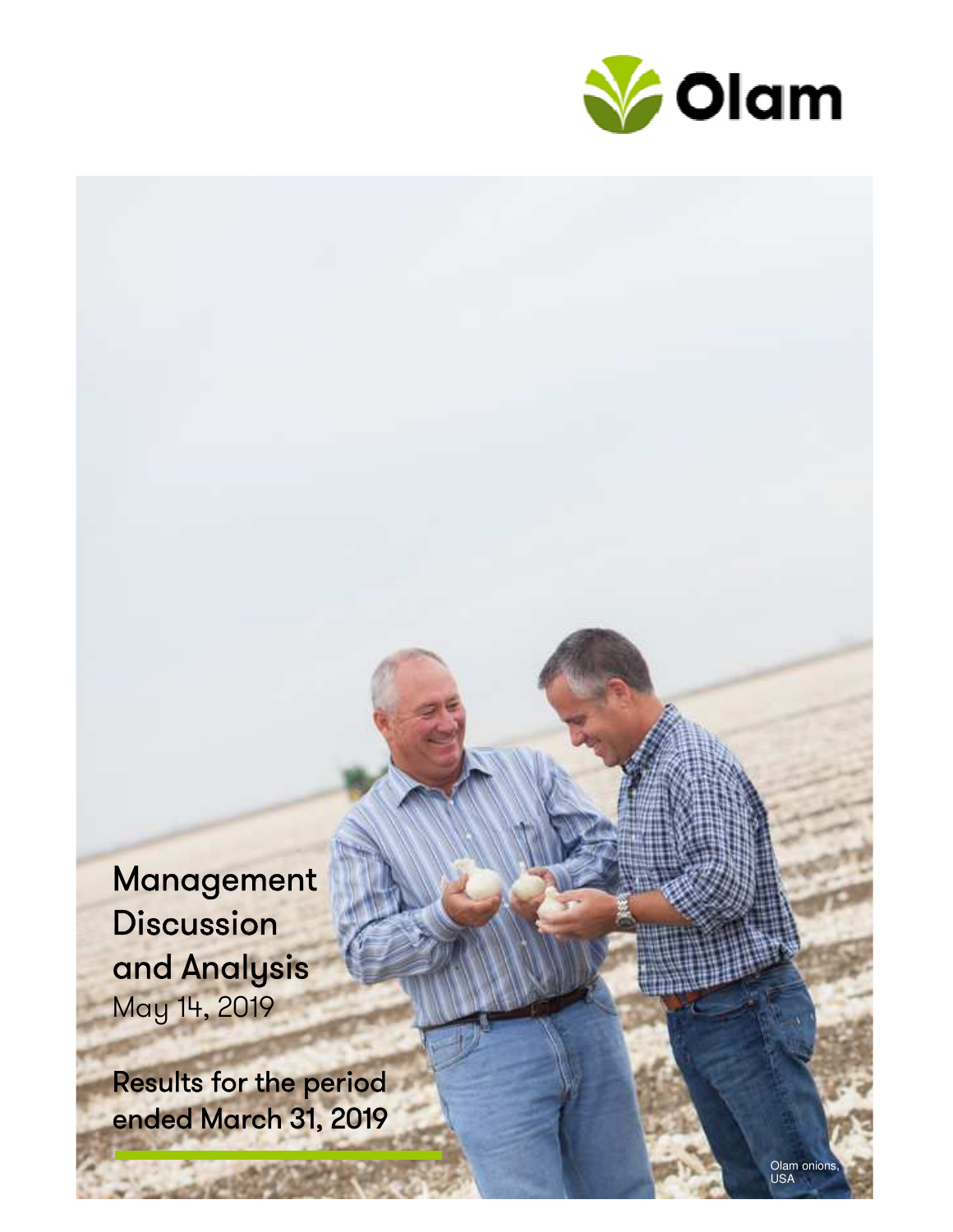

# **MANAGEMENT DISCUSSION AND ANALYSIS**

**Results for the First Quarter ended March 31, 2019 ("Q1 2019")** 

# **Contents**

This Management Discussion and Analysis (MD&A) should be read and understood only in conjunction with the full text of Olam International Limited's Financial Statements for the First Quarter ended March 31, 2019 lodged on SGXNET on May 14, 2019.

www.olamgroup.com/investors.html ir@olamnet.com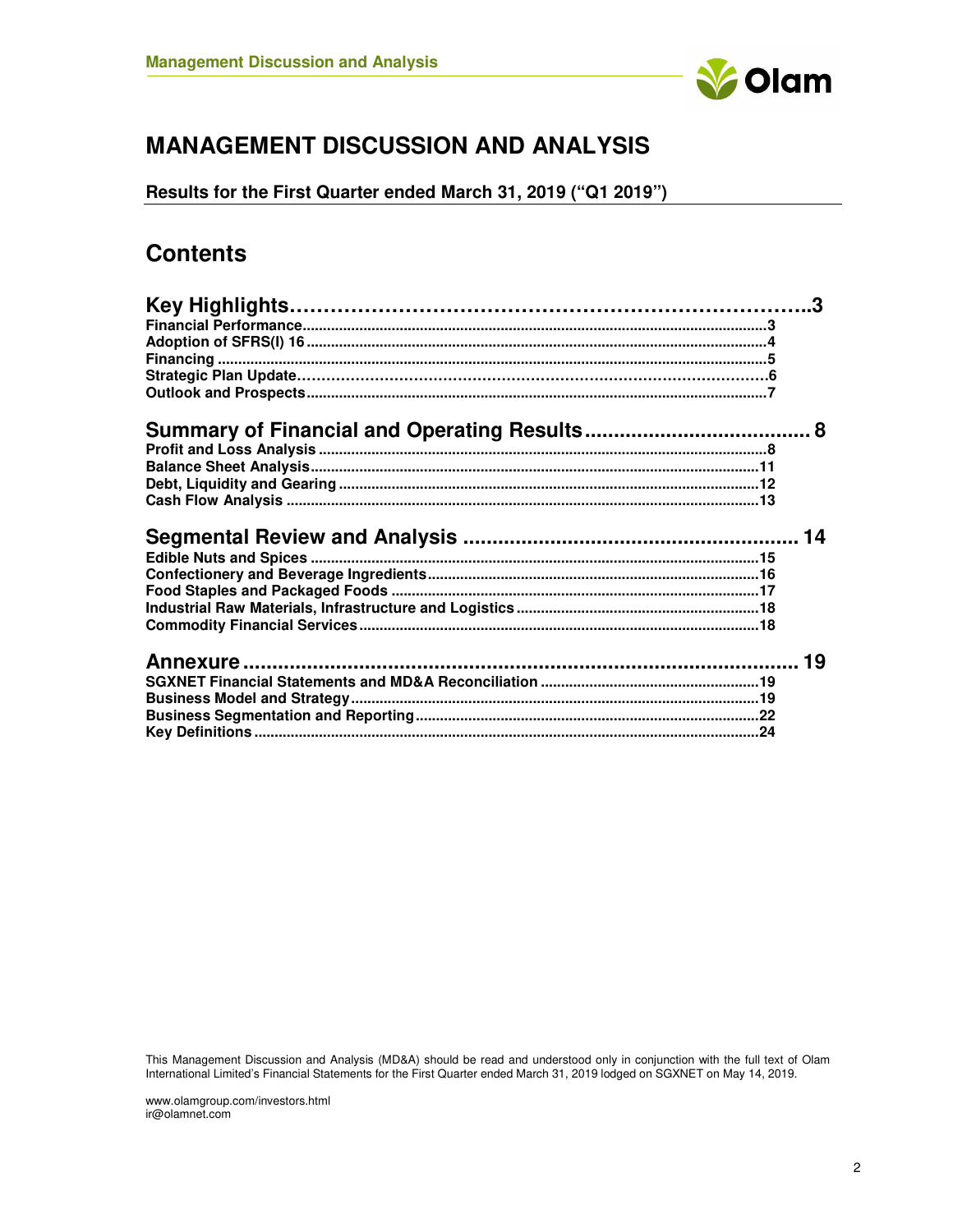

# **Key Highlights**

#### **Financial Performance**

| <b>S\$ million</b>                             | Q1 2019 | Q1 2018 | % Change |
|------------------------------------------------|---------|---------|----------|
| <b>Volume ('000 MT)</b>                        | 8,460.6 | 6,965.2 | 21.5     |
| Revenue                                        | 7,347.9 | 6,295.4 | 16.7     |
| Net loss in fair value of<br>biological assets | (1.0)   | (4.1)   | (74.7)   |
| <b>EBITDA</b>                                  | 420.3   | 368.1   | 14.2     |
| Depreciation &<br>Amortisation                 | (124.7) | (95.7)  | 30.3     |
| Net Finance costs                              | (103.7) | (87.4)  | 18.7     |
| Taxation                                       | (20.9)  | (30.0)  | (30.3)   |
| <b>Exceptional items</b>                       | (12.2)  | (4.7)   | n.m.     |
| <b>PAT</b>                                     | 158.8   | 150.4   | 5.6      |
| <b>PATMI</b>                                   | 168.8   | 157.9   | 6.9      |
| <b>Operational PATMI</b>                       | 181.0   | 162.6   | 11.3     |

- **Profit After Tax and Minority Interests (PATMI) grew 6.9% to S\$168.8 million in Q1 2019** from S\$157.9 million in Q1 2018 due to higher EBITDA, which was partly offset by higher depreciation and net finance costs.
- **Operational PATMI** (PATMI excluding exceptional items) **was up 11.3% at S\$181.0 million** compared with S\$162.6 million in Q1 2018.
- **Sales volume rose 21.5% in Q1 2019** with most of the increase coming from Grains trading.
- **EBITDA grew by 14.2% to S\$420.3 million in Q1 2019** (Q1 2018: S\$368.1 million) mainly due to improved EBITDA from Edible Nuts and Cocoa, which was offset by lower contributions from Peanuts, Sugar and Rice. The adoption of SFRS(I) 16 from Q1 2019 had a positive impact of S\$24.6 million during the quarter. (See additional notes on page 4.)
- **Depreciation and amortisation charges were higher by 30.3% at S\$124.7 million** (Q1 2018: S\$95.7 million) mainly due to a S\$23.6 million increase from a larger fixed capital base on right-of-use assets following the adoption of SFRS(I) 16 from Q1 2019.
- **Net finance costs increased by 18.7% to S\$103.7 million** (Q1 2018: S\$87.4 million) due to the impact of higher interest rates and the increase in finance charges of S\$7.5 million arising from the adoption of SFRS(I) 16 from Q1 2019. The increase was partly offset by higher finance income.
- The results included a **net loss of S\$1.0 million for Q1 2019** (Q1 2018: -S\$4.1 million) on the **fair valuation of upstream dairy assets**.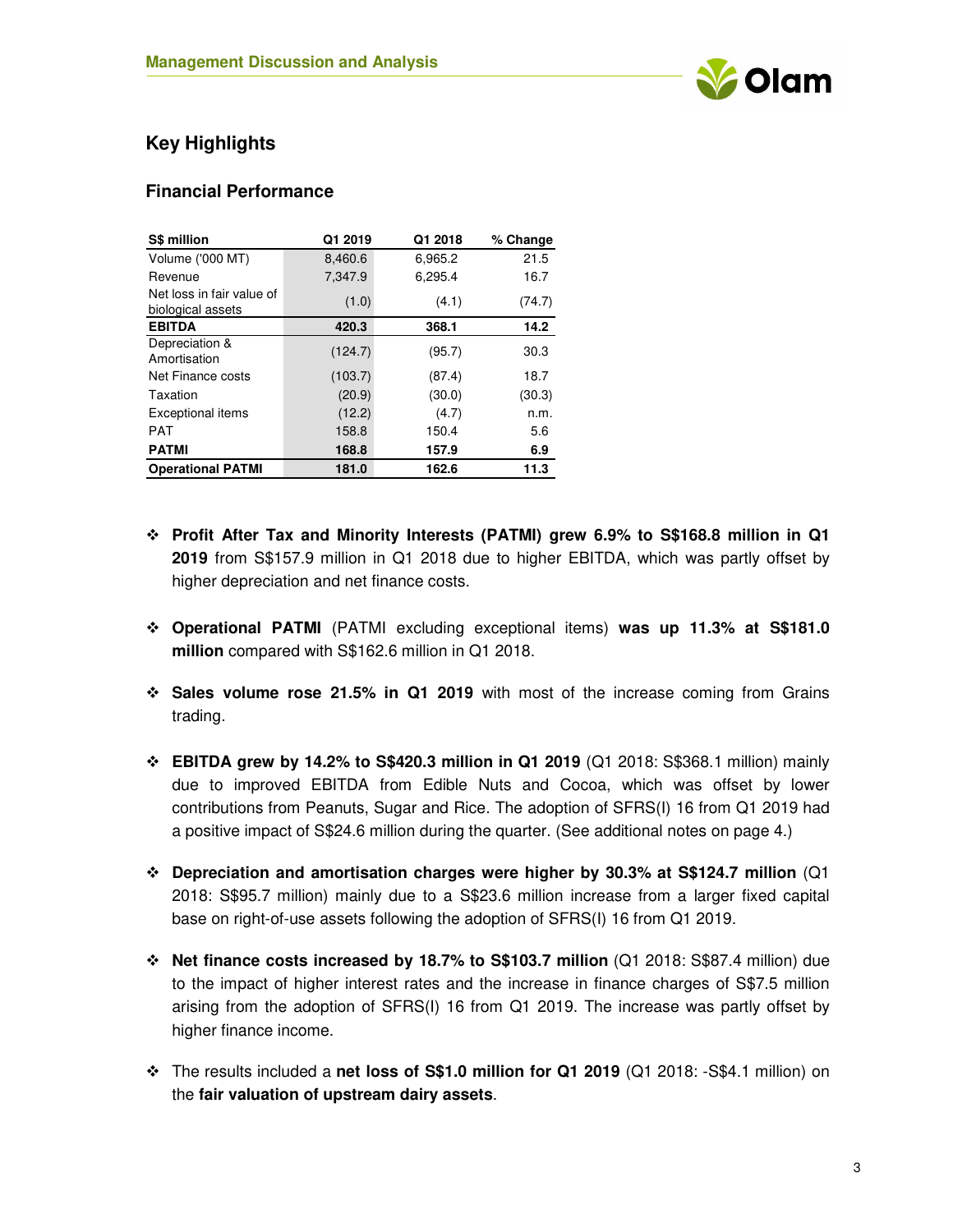

- **Gross Capex of S\$200.8 million in Q1 2019** (Q1 2018: S\$221.6 million) was incurred, which included the acquisition of 85.0% in BT Cocoa as well as ongoing Capex commitments during this period. **Net Capex after disposals and divestments was S\$191.7 million** in Q1 2019 compared with a net cash inflow of S\$29.5 million in Q1 2018.
- **Free Cash Flow to Equity (FCFE) was positive at S\$313.0 million in Q1 2019** (Q1 2018: -S\$409.2 million).
- **Net gearing improved to 1.35 times as at March 31, 2019** compared with 1.49 times as at March 31, 2018. **Excluding the impact of SFRS(I) 16, net gearing would have been lower at 1.27 times.**

### **Adoption of SFRS(I) 16**

SFRS(I) 16 is effective from 1 January 2019, and the Group has adopted modified retrospective approach which do not require any restatement of prior period financial statements.

Adoption of this new standard has resulted in most leases being recognised on balance sheet, with exemption of short-term and low value assets' leases. Under this new standard, at the commencement of a lease, a "right-of-use asset" and a "lease liability" for lease payments are recognised on the balance sheet. Total borrowings or net debt will increase to the extent of the lease liability. This new standard also requires separate recognition of finance charge on the lease liability and depreciation on the right-of-use asset in the profit and loss account.

As at 1 January 2019, the adoption of SFRS(I) 16 resulted in the following key effects to the balance sheet of the Group:

| S\$ million                   | $1-Jan-19$ |
|-------------------------------|------------|
| <b>Assets</b>                 |            |
| Property, plant and equipment | (76.8)     |
| Right-of-use assets           | 706.8      |
| Other current assets          | (24.2)     |
| <b>Total Assets</b>           | 605.8      |
| Liabilities                   |            |
| Lease liabilities             | 699.9      |
| Finance lease liabilities     | (94.1)     |
| <b>Total Liabilities</b>      | 605.8      |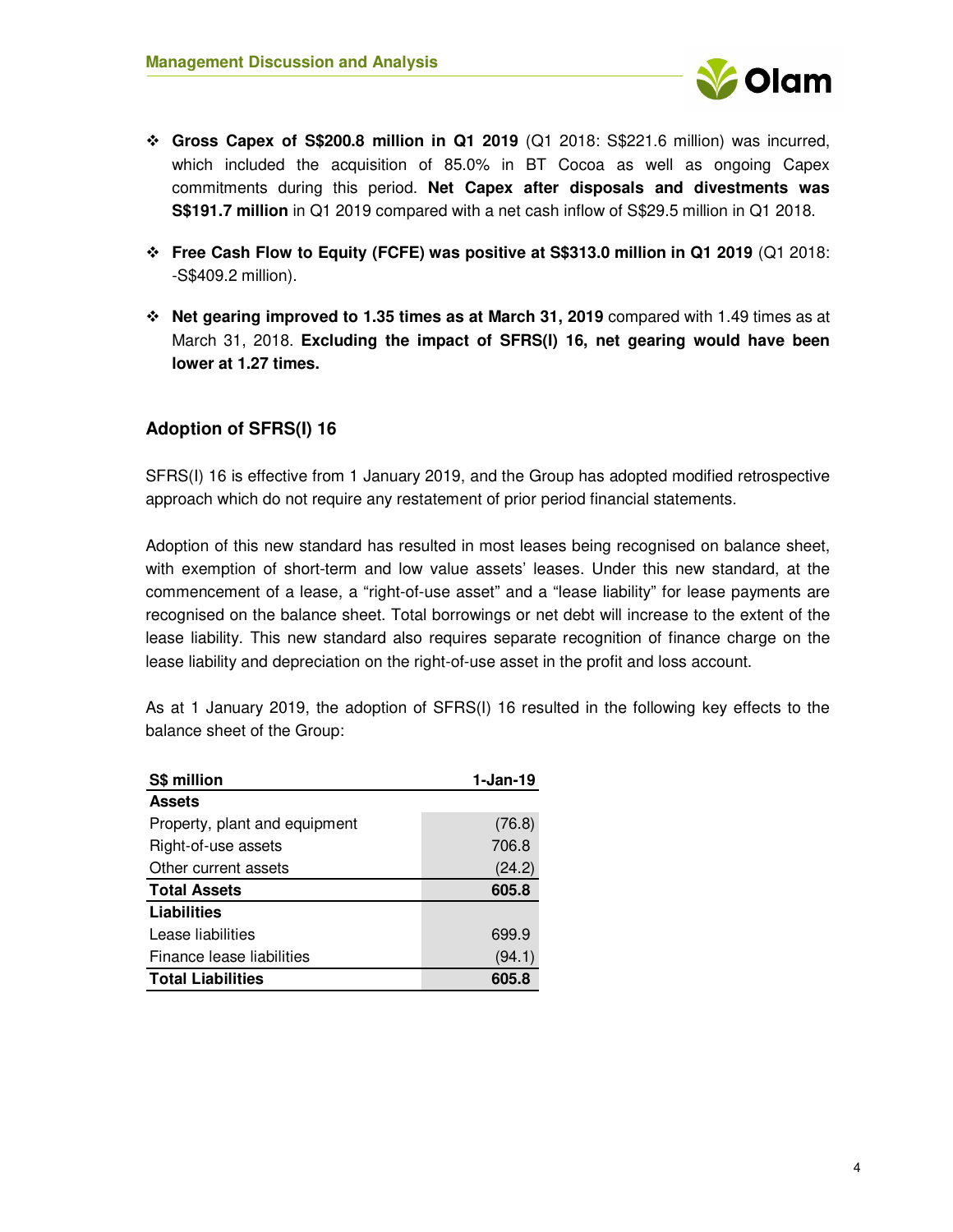

The right-of-use assets and lease liabilities that were recognised on 1 January 2019 resulted in an increase in EBITDA by S\$24.6 million. This also raised depreciation and finance charges by S\$23.6 million and S\$7.5 million respectively in Q1 2019. The net impact on PATMI and Operational PATMI was a negative S\$6.4 million for the quarter. The Profit and Loss items with and without the impact of SFRS(I) 16 are summarised in the table that follows:

| S\$ million                        | Q1 2019         | Q1 2019                     | Q1 2019                               |
|------------------------------------|-----------------|-----------------------------|---------------------------------------|
| <b>Profit &amp; Loss Statement</b> | <b>Reported</b> | <b>SFRS(I) 16</b><br>Impact | <b>Excluding</b><br><b>SFRS(I) 16</b> |
| <b>EBITDA</b>                      | 420.3           | 24.6                        | 395.7                                 |
| Depreciation & Amortisation        | (124.7)         | (23.6)                      | (101.1)                               |
| Net Finance costs                  | (103.7)         | (7.5)                       | (96.2)                                |
| <b>PATMI</b>                       | 168.8           | (6.4)                       | 175.2                                 |
| <b>Operational PATMI</b>           | 181.0           | (6.4)                       | 187.4                                 |

### **Financing**

Post Q1 2019, in April 2019, Olam and its wholly owned subsidiary, Olam Treasury (OTPL) secured the world's first "Digital Loan", a three-year digital-linked revolving credit facility aggregating US\$350.0 million. The pricing of the facility is linked to Olam's digital maturity score, which is determined by the Boston Consulting Group using their proprietary "Digital Acceleration Index" methodology that assesses Olam across four digital building blocks: (1) business strategy driven by digital; (2) digitising the core; (3) new digital growth; and (4) enablers. Olam and the participating banks have agreed on annual improvement targets over the course of the facility which, if achieved, would trigger a reduction in the interest rate.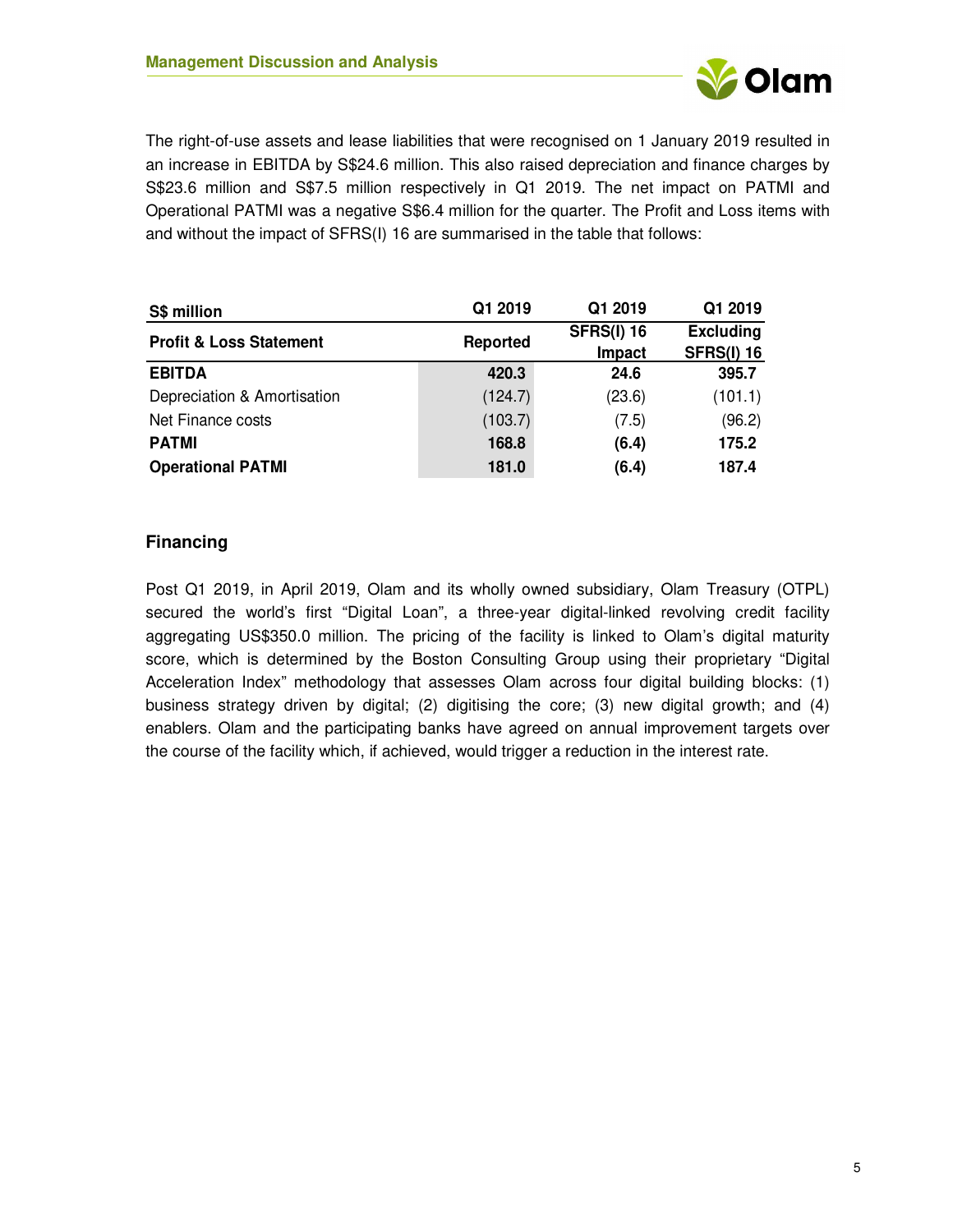

### **Strategic Plan Update**

On 25 January 2019, we announced our 2019-2024 Strategic Plan that capitalises on key trends shaping the sector. Driven by consumers and advances in technology, these trends include increasing demand for healthier foods, traceable and sustainable sourcing, e-commerce and the rise of "purpose" brands. Olam plans to invest US\$3.5 billion (including maintenance Capex) to strengthen businesses with high growth potential, while releasing US\$1.6 billion by responsibly divesting certain businesses and assets lying outside the strategic priorities over the course of this plan. Read the Annexure "Business Model and Strategy" for more details.

Further to the announcement of our new Strategic Plan, we had outlined a plan to appoint Financial Advisors to explore various options to further maximise long term value for shareholders. We have now appointed Credit Suisse (Singapore) Limited and Rothschild & Co Singapore Limited as Joint Financial Advisors for this purpose. This exercise is expected to be completed by end of Q4 2019.

The Company announced the following transactions during Q1 2019:

- Indirect wholly-owned subsidiary Queensland Cotton Corporation Pty Ltd (QCC) disposed of its entire 51.0% shareholding in Collymongle Ginning Pty Ltd, a company incorporated in Australia, to PJ & PM Harris Pty Ltd (Harris) following an exercise of option, for a total cash consideration of A\$4.08 million. (QCC had in 2014 sold 49.0% stake in CGPL to Harris, reducing its shareholding from 100.0% to 51.0%.)
- Wholly owned subsidiary Olam Argentina S.A. disposed of its entire 100.0% equity interest in Olam Alimentos S.A., a company incorporated in Argentina with principal activity in peanut shelling and blanching, to Adecoagro, for a cash consideration of US\$10.0 million. This is in line with the new Strategic Plan by divesting select businesses and redeploying capital into proven businesses which have performed consistently and have market leading positions, such as the peanut shelling, blanching and ingredients business in the US.
- Olam acquired 85.0% equity interest in YTS Holdings Pte Ltd, which owns 100.0% of Indonesia's largest cocoa processor PT Bumitangerang Mesindotama (BT Cocoa), from its founding members, Piter Jasman and family, for a total cash consideration of US\$90.0 million. The transaction is part of the new Strategic Plan to grow its cocoa ingredients business by expanding its platform in Asia and enhancing its product offering in the region.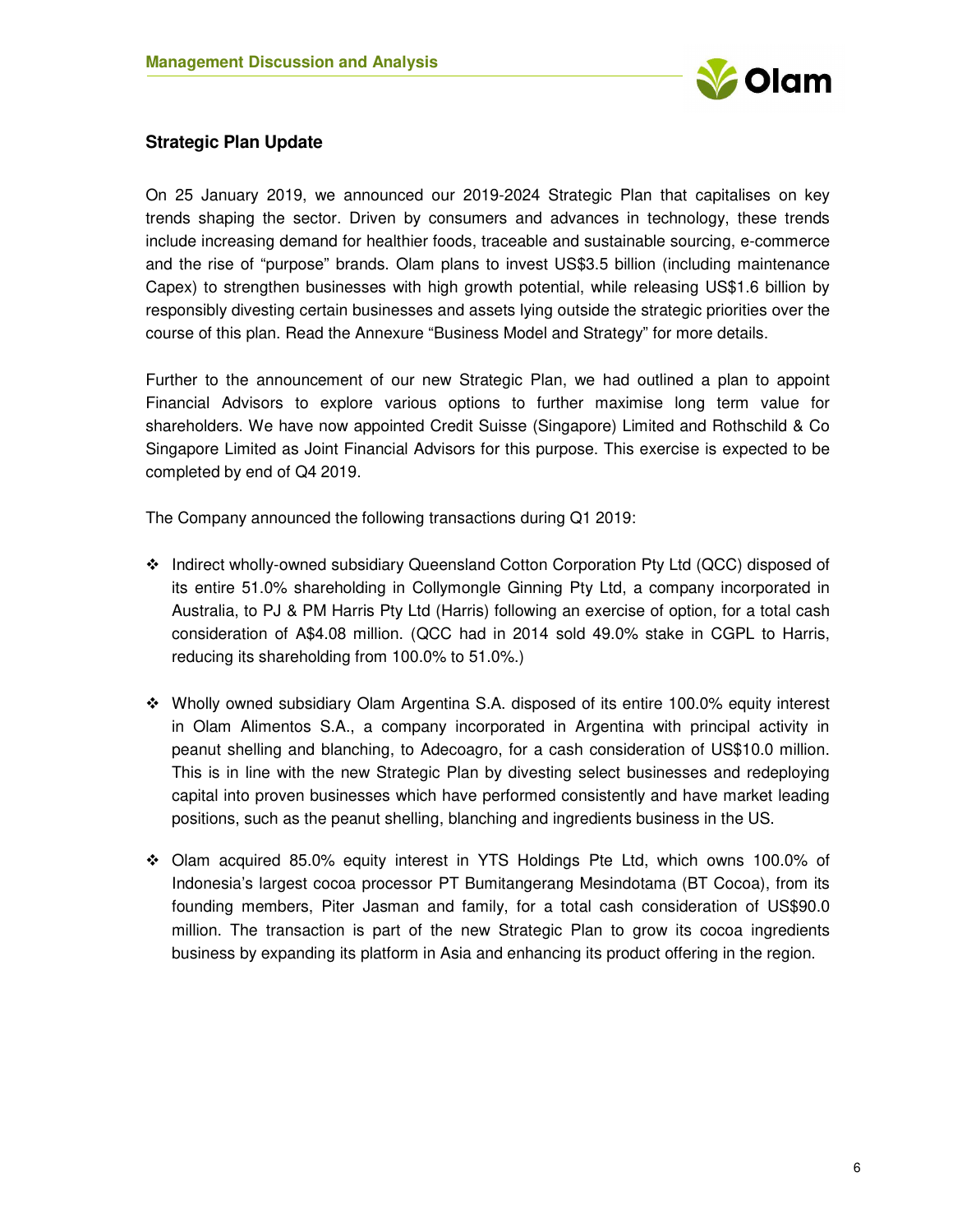

 Olam made a binding offer to acquire 100.0% of Dangote Flour Mills (DFM), a leading flour and pasta manufacturer in Nigeria, for an enterprise value of NGN 130 billion (approximately US\$361.0 million). The proposed acquisition of DFM supports the strategy of the Grain and Animal Feed business to expand its wheat milling capacity in high-growth markets, such as Nigeria. Olam and DFM combined would provide enhanced manufacturing capacity and create synergies with the Group's existing business. The transaction is subject to, amongst others, the approval of DFM's shareholders, regulatory approvals, the sanction of the Federal High Court of Nigeria, as well as the absence of a material adverse change in DFM. If approved, the transaction is expected to be completed by end-2019.

During the quarter, Olam completed the acquisition of 60.0% interest in Cotonchad SN, the state-owned company with exclusive rights to procure, process and sell Chadian cotton and byproducts, for US\$16.0 million.

### **Outlook and Prospects**

Even as political and economic uncertainties continue into 2019, Olam believes its diversified and well-balanced portfolio provides a resilient platform to navigate the challenges in both the global economy and commodity markets.

Olam will execute on the four strategic pathways for growth as set out in the 2019-2024 Strategic Plan. It will strengthen, streamline and focus its business portfolio, drive margin improvement by enhancing cost and capital efficiency, generate additional revenue streams by offering differentiated products and services, and explore partnerships and investments in select new engines for growth.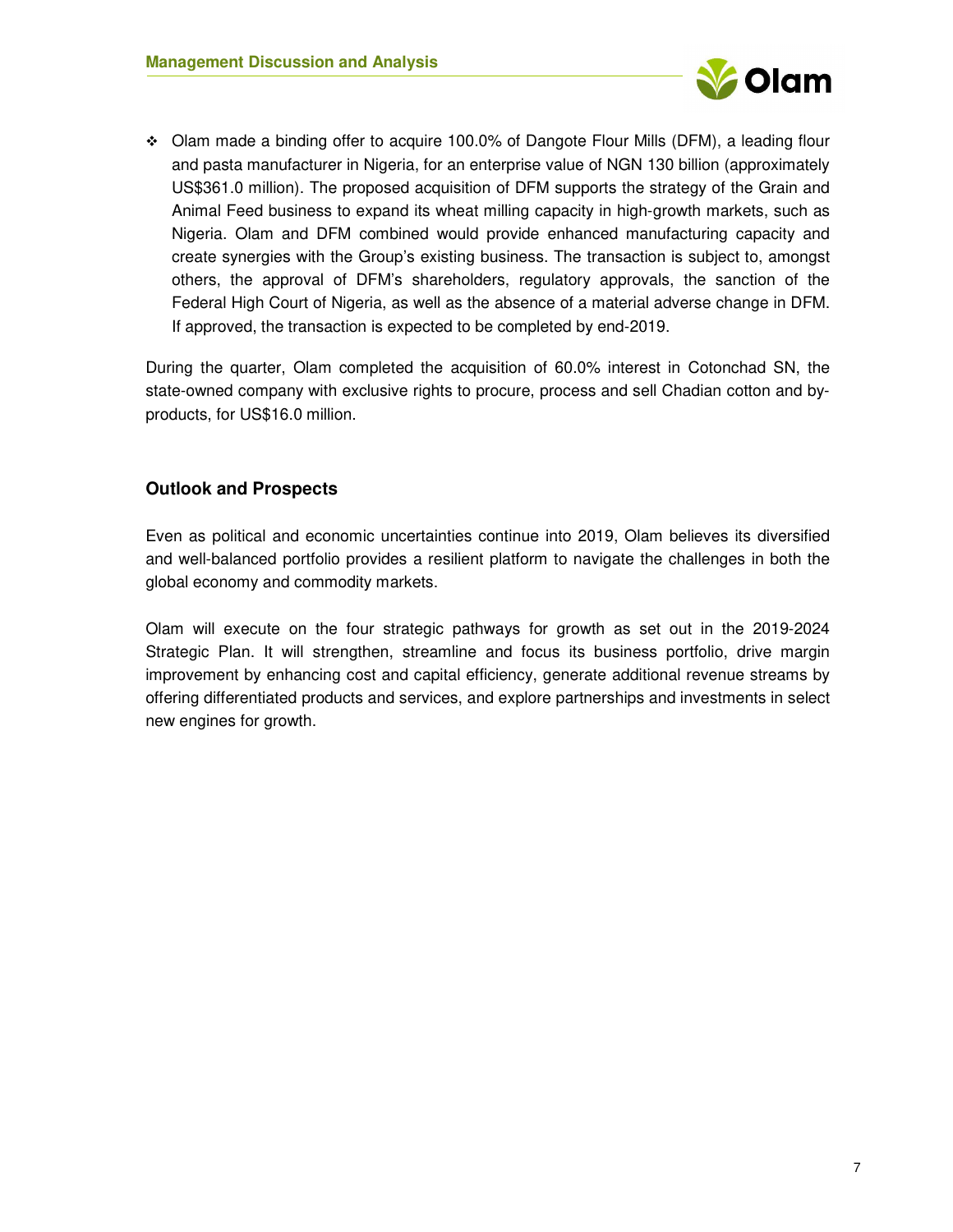

# **Summary of Financial and Operating Results**

### **Profit and Loss Analysis**

| S\$ million                                                         | Q1 2019    | Q1 2018   | % Change |
|---------------------------------------------------------------------|------------|-----------|----------|
| <b>Volume ('000 MT)</b>                                             | 8,460.6    | 6,965.2   | 21.5     |
| <b>Revenue</b>                                                      | 7,347.9    | 6,295.4   | 16.7     |
| Other income <sup>^</sup>                                           | 9.9        | 7.1       | 39.4     |
| Cost of sales                                                       | (6, 555.0) | (5,634.0) | 16.3     |
| Selling, general and administrative<br>expenses <sup>^</sup>        | (325.7)    | (306.8)   | 6.2      |
| Other operating expenses                                            | (61.0)     | (1.8)     | n.m.     |
| Net loss in fair value of biological<br>assets                      | (1.0)      | (4.1)     | (74.7)   |
| Share of results from jointly<br>controlled entities and associates | 5.2        | 12.3      | (57.6)   |
| <b>EBITDA</b>                                                       | 420.3      | 368.1     | 14.2     |
| EBITDA %                                                            | 5.7%       | 5.8%      |          |
| Depreciation & amortisation                                         | (124.7)    | (95.7)    | 30.3     |
| EBIT <sup>^</sup>                                                   | 295.6      | 272.4     | 8.5      |
| <b>Exceptional items</b>                                            | (12.2)     | (4.7)     | n.m.     |
| Net Finance costs                                                   | (103.7)    | (87.4)    | 18.7     |
| PBT <sup>^</sup>                                                    | 179.7      | 180.4     | (0.4)    |
| Taxation <sup>^</sup>                                               | (20.9)     | (30.0)    | (30.3)   |
| <b>PAT</b>                                                          | 158.8      | 150.4     | 5.6      |
| PAT%                                                                | 2.2%       | 2.4%      |          |
| Non-controlling interests                                           | (10.0)     | (7.5)     | 32.6     |
| <b>PATMI</b>                                                        | 168.8      | 157.9     | 6.9      |
| PATMI %                                                             | 2.3%       | 2.5%      |          |
| <b>Operational PATMI</b>                                            | 181.0      | 162.6     | 11.3     |
| Operational PATMI %                                                 | 2.5%       | 2.6%      |          |

*^Excluding exceptional items* 

#### **Sales Volume**

Sales volume grew 21.5% mainly due to higher trading volumes in Grains during Q1 2019.

#### **Revenue**

Revenue growth on the other hand was marginally lower at 16.7%, as the increased trading volumes from Grains have a lower selling price than that of other products in the portfolio.

#### **Other Income**

Other income was higher at S\$9.9 million (Q1 2018: S\$7.1 million).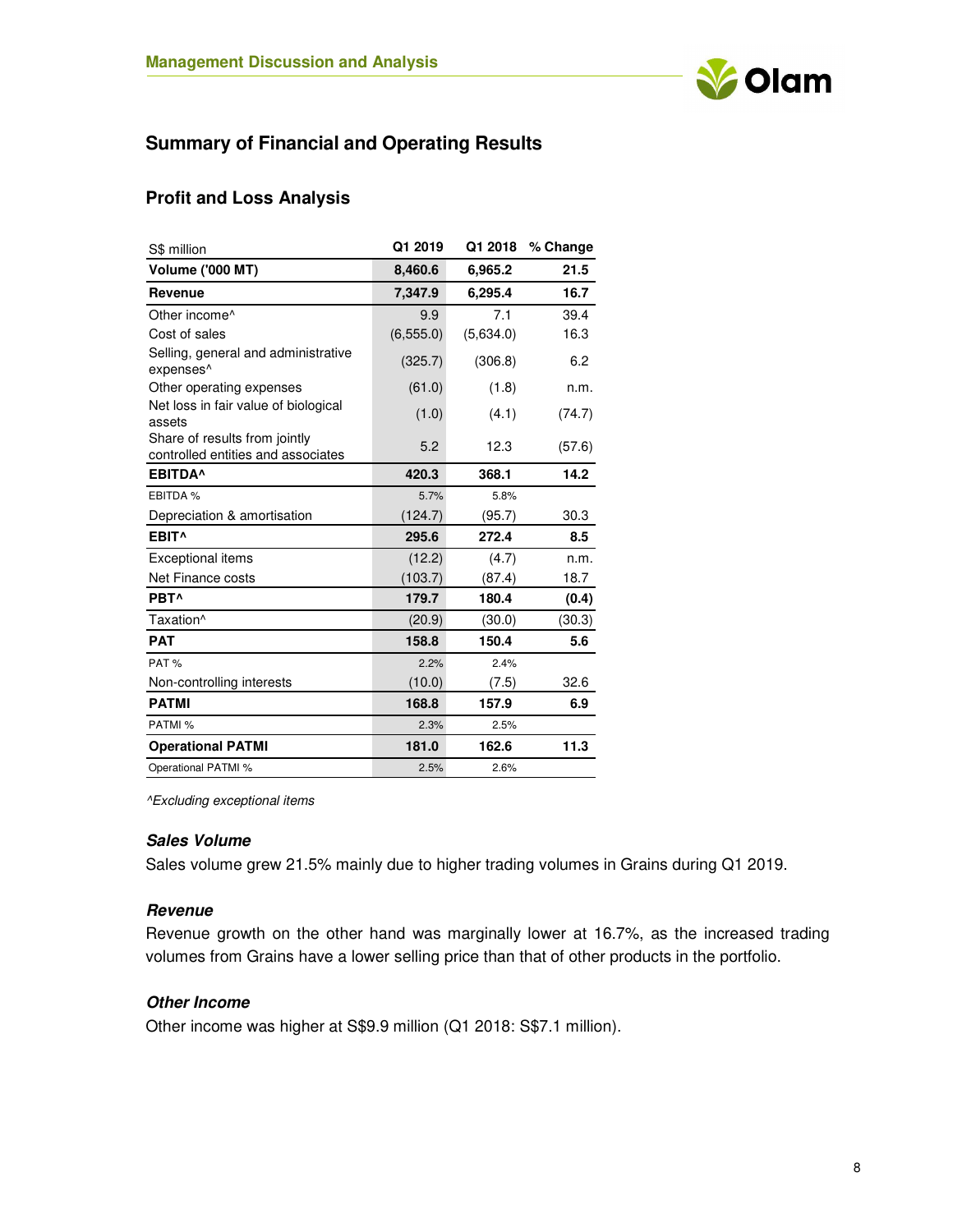

#### **Cost of Sales**

The change in cost of sales normally follows the corresponding change in revenue for a given period. In Q1 2019, cost of sales increased by 16.3%, in line with the increase in revenue.

#### **Selling, General & Administrative Expenses**

Selling, General & Administrative Expenses rose by 6.2% to S\$325.7 million in Q1 2019 (Q1 2018: S\$306.8 million) on account of investments in new corporate growth initiatives, such as digitalisation and sustainability-based solutions, including AtSource.

#### **Other Operating Expenses**

Other operating expenses was S\$61.0 million in Q1 2019 versus S\$1.8 million in Q1 2018. This was mainly due to unrealised foreign exchange losses recorded following significant devaluation of local currencies against the US dollar, namely the Zimbabwean RTGS dollar, Mozambican metical, Indian rupee and Ghanaian cedi.

#### **Net Changes in Fair Value of Biological Assets**

There was a reduction in net loss from fair valuation of upstream dairy assets in Uruguay and Russia from S\$4.1 million in Q1 2018 to S\$1.0 million in Q1 2019 .

#### **Share of Results from Jointly Controlled Entities and Associates**

The share of results from jointly controlled entities and associates was down from S\$12.3 million in Q1 2018 to S\$5.2 million in Q1 2019 mainly due to lower contribution from Infrastructure and Logistics.

### **EBITDA**

EBITDA increased by 14.2% to S\$420.3 million in Q1 2019 due to improved performance from Edible Nuts and Cocoa, which offset lower contributions from Peanuts, Sugar and Rice. The adoption of SFRS(I) 16 from Q1 2019 had a positive impact of S\$24.6 million during the quarter.

#### **Depreciation and Amortisation**

Depreciation and amortisation expenses increased 30.3% to S\$124.7 million (Q1 2018: S\$95.7 million) mainly due to the S\$23.6 million increase from a larger fixed capital base on right-of-use assets following the adoption of SFRS(I) 16 from Q1 2019.

#### **Finance Costs**

Net finance costs increased by 18.7% to S\$103.7 million (Q1 2018: S\$87.4 million) due to the impact of higher interest rates and the increase in finance charges of S\$7.5 million arising from the adoption of SFRS(I) 16 from Q1 2019. The increase was partly offset by higher finance income.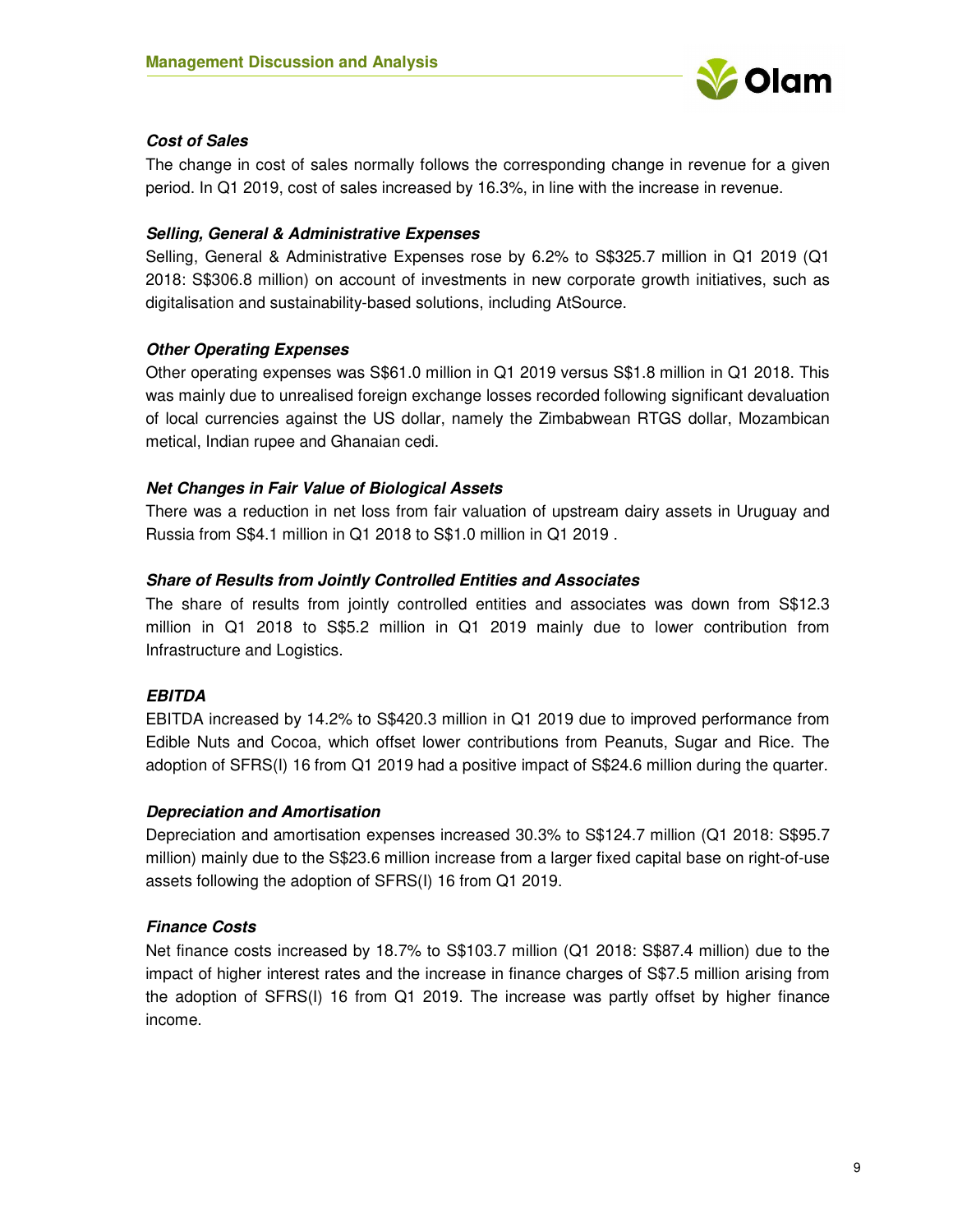

#### **Taxation**

Tax expenses came down from S\$30.0 million in the prior Q1 to S\$20.9 million in Q1 2019 primarily due to the change in the earnings composition in terms of business mix and geographical spread.

### **Non-controlling Interest**

Non-controlling interest, which comprised mainly the minority share of results from Olam Palm Gabon (OPG), Olam Rubber Gabon and Caraway (Packaged Foods), was a higher loss of S\$10.0 million in Q1 2019 compared to the year before (Q1 2018: -S\$7.5 million), arising from higher period costs incurred by OPG on its partially yielding plantations.

### **Exceptional Items**

The Q1 2019 results included a net exceptional loss of S\$12.2 million (Q1 2018: -S\$4.7 million) due to one-off costs incurred during the quarter arising from the closure of the Sugar trading desk, Fundamental Fund, Wood Products business in Latin America as well as the sale of the peanut shelling and farming business in Argentina and the remaining stake in Collymongle gin in Australia.

| <b>S\$ million</b>           | Q1 2019                  | Q1 2018 |
|------------------------------|--------------------------|---------|
| Profit on sale of land in US | $\overline{\phantom{a}}$ | 13.6    |
| Profit on sale of Subsidiary | 0.6                      | 5.7     |
| Exit/Closure costs           | (11.7)                   |         |
| Loss on sale of JV/Associate | (1.1)                    | (24.0)  |
| <b>Exceptional Items</b>     | (12.2)                   | 4.7     |

### **PATMI**

PATMI grew 6.9% to S\$168.8 million compared with S\$157.9 million in Q1 2018 mainly due to higher EBITDA, which was partly offset by higher depreciation and net finance costs. There was a net negative impact from the adoption of SFRS(I) 16 of S\$6.4 million for the quarter.

### **Operational PATMI**

Operational PATMI (PATMI excluding exceptional items) increased by 11.3% to S\$181.0 million (Q1 2018: S\$162.6 million). There was a net negative impact from the adoption of SFRS(I) 16 of S\$6.4 million for the quarter.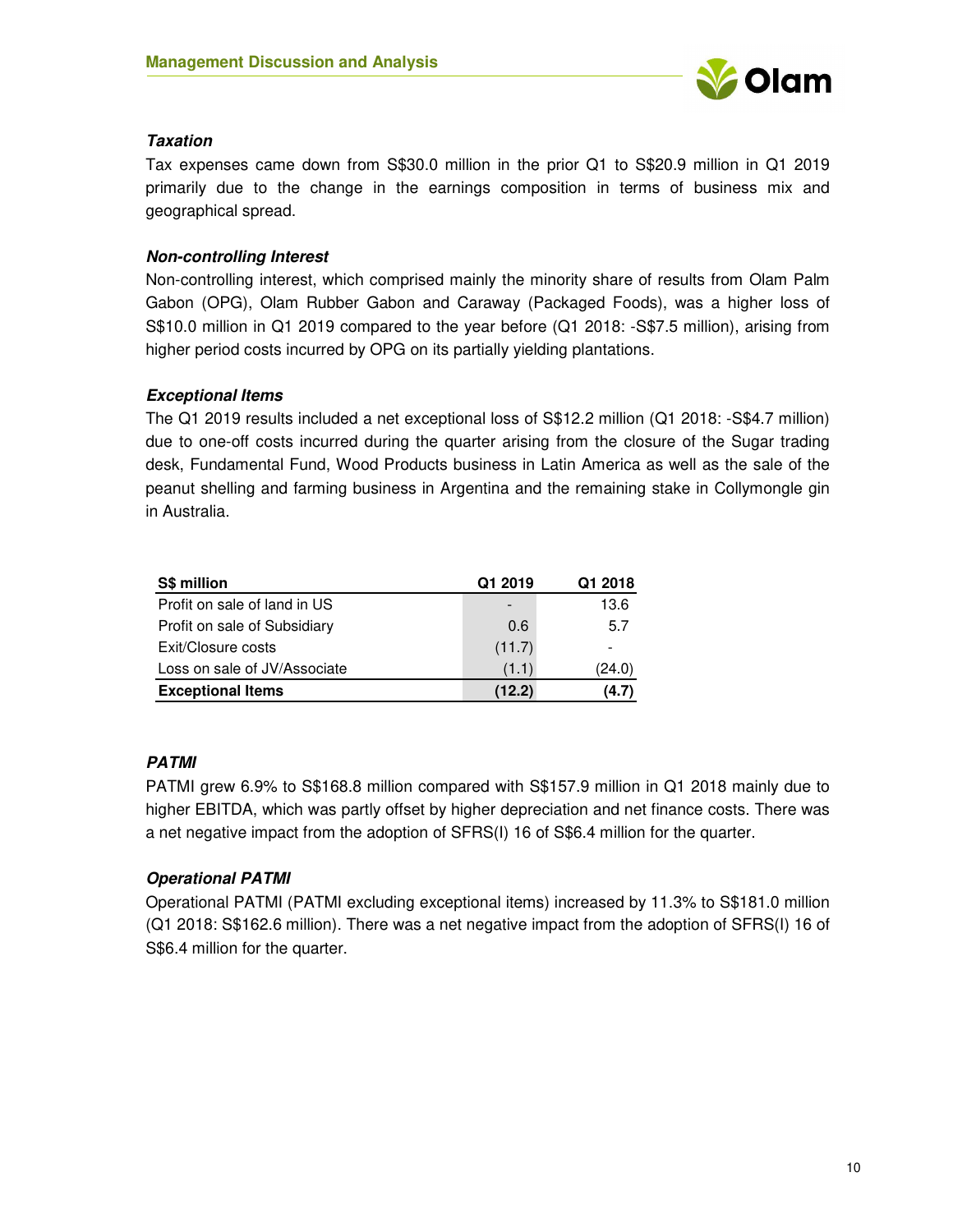

|                              |           |           | Change    |           | Change    |
|------------------------------|-----------|-----------|-----------|-----------|-----------|
| S\$ million                  | 31-Mar-19 | 31-Dec-18 | vs Dec 18 | 31-Mar-18 | vs Mar 18 |
| <b>Uses of Capital</b>       |           |           |           |           |           |
| <b>Fixed Capital</b>         | 8,478.2   | 8,349.3   | 128.9     | 8,534.6   | (56.4)    |
| Right-of-use assets          | 693.0     | -         | 693.0     |           | 693.0     |
| <b>Working Capital</b>       | 6,136.4   | 6,376.4   | (240.0)   | 7,926.5   | (1,790.1) |
| Cash                         | 2,424.0   | 2,480.4   | (56.4)    | 1,863.5   | 560.5     |
| Others                       | 437.1     | 526.2     | (89.1)    | 210.1     | 227.0     |
| Total                        | 18,168.7  | 17,732.3  | 436.4     | 18,534.7  | (366.0)   |
| <b>Sources of Capital</b>    |           |           |           |           |           |
| Equity & Reserves            | 6,777.9   | 6,652.9   | 125.0     | 6,706.9   | 71.0      |
| Non-controlling interests    | 154.5     | 138.7     | 15.8      | 168.3     | (13.8)    |
| Short term debt              | 5,768.1   | 4,766.4   | 1,001.7   | 4,157.9   | 1,610.2   |
| Long term debt               | 5,137.7   | 6,407.7   | (1,270.0) | 7,607.8   | (2,470.1) |
| Short term lease liabilities | 70.8      | 10.7      | 60.1      | 17.5      | 53.3      |
| Long term lease liabilities  | 625.1     | 83.4      | 541.7     | 63.4      | 561.7     |
| Fair value reserve           | (365.4)   | (327.5)   | (37.9)    | (187.1)   | (178.3)   |
| Total                        | 18,168.7  | 17,732.3  | 436.4     | 18,534.7  | (366.0)   |

### **Balance Sheet Analysis<sup>1</sup>**

 $\overline{a}$ 

*Others are deferred tax assets and liabilities, other non-current assets, derivative financial instruments (assets and liabilities) and provision for taxation.* 

Compared with December 31, 2018, the overall balance sheet as at March 31, 2019 increased by S\$436.4 million mainly on account of the adoption of SFRS(I) 16.

The Group's total assets<sup>2</sup> as at March 31, 2019 were S\$18.2 billion, comprising S\$8.5 billion of fixed capital, S\$693.0 million of right-of-use assets<sup>3</sup>, S\$6.1 billion of working capital and S\$2.4 billion of cash. The right-of-use assets were largely made up of land and building assets, while plant and machinery was a small component.

The total assets were funded by S\$6.8 billion of equity, S\$5.8 billion of short term debt, S\$5.1 billion of long term debt, as well as short term and long term lease liabilities of S\$70.8 million and S\$625.1 million respectively, which came about from the adoption of SFRS(I) 16.

However, compared with March 31, 2018, the overall balance sheet shrank by S\$366.0 million as the decline in working capital helped offset the increase in fixed assets caused by the addition of the right-of-use assets.

<sup>1</sup> The Company's balance sheet includes reserves created on account of the restructuring of the US business earlier held by Queensland Cotton Australia, which have been reversed at the Group level (to be read in conjunction with Page 3 of SGXNET Financial Statements for Q1 2019).

<sup>2</sup> Total assets are net of trade payables and accruals, derivative financial instruments (current liabilities), provision for taxation, other current liabilities and deferred tax liabilities.

<sup>3</sup> Please refer to page 11 of the SGXNET Financial Statements for further explanation.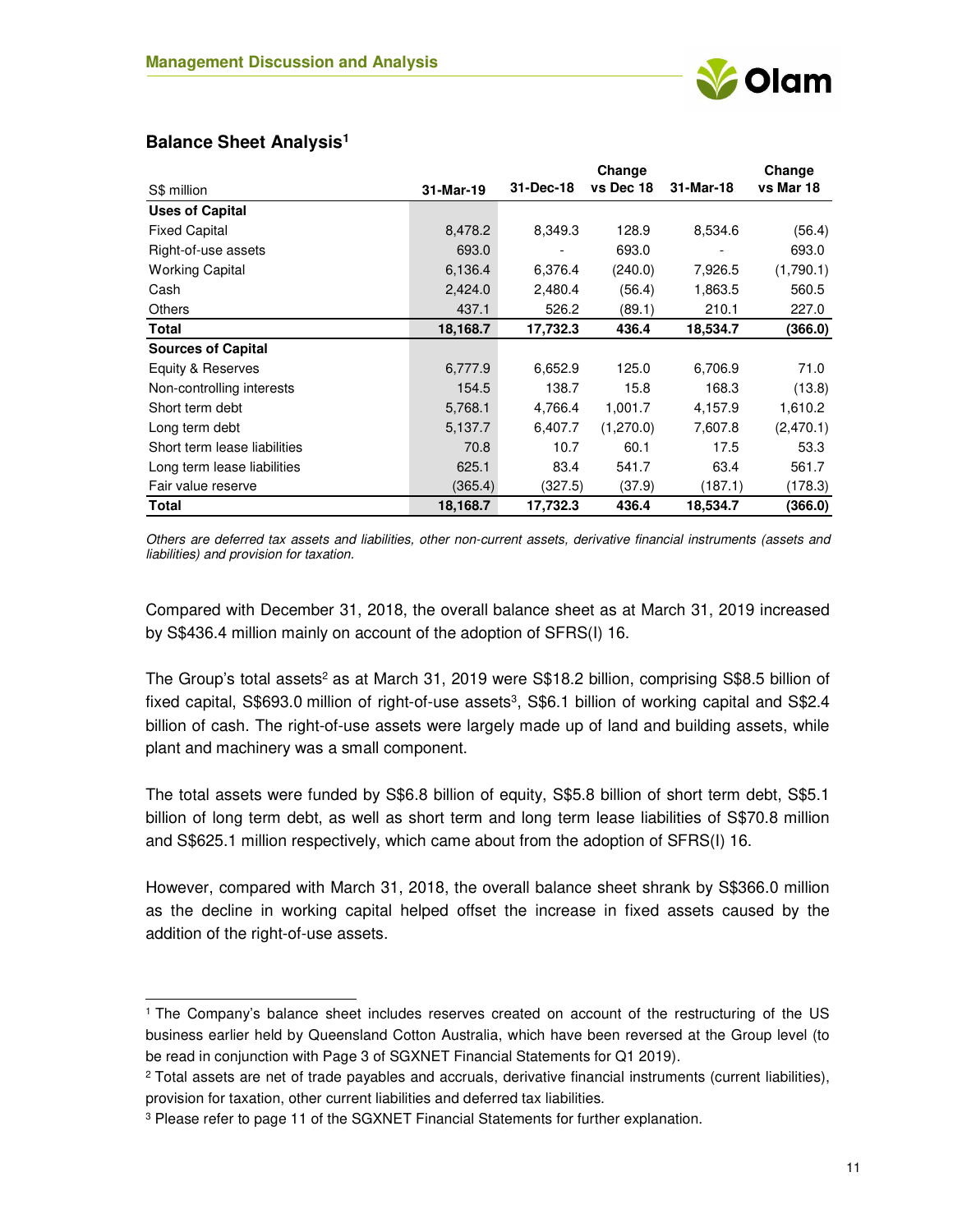

### **Working Capital**

| S\$ million            | 31-Mar-19  | 31-Dec-18 | Change  | 31-Mar-18 | Change<br>vs Mar 18 |
|------------------------|------------|-----------|---------|-----------|---------------------|
| <b>Stock</b>           | 6,584.9    | 6,468.2   | 116.7   | 6,338.1   | 246.8               |
| Advance to suppliers   | 983.5      | 805.5     | 178.0   | 779.2     | 204.3               |
| <b>Receivables</b>     | 2,539.9    | 2,435.2   | 104.7   | 1.998.7   | 541.2               |
| Trade creditors        | (4, 415.4) | (3,633.9) | (781.5) | (2,105.8) | (2,309.6)           |
| <b>Others</b>          | 443.5      | 301.4     | 142.1   | 916.3     | (472.8)             |
| <b>Working Capital</b> | 6,136.4    | 6,376.4   | (240.0) | 7.926.5   | (1,790.1)           |

*Others include other current assets, changes to margin accounts with brokers and other current liabilities.*

Compared with December 31, 2018, working capital decreased by S\$240.0 million with the change in product mix and improved access to supplier credit. This led to a reduction in overall working capital cycle from 76 days as at December 31, 2018 to 74 days as at March 31, 2019.

Against March 31, 2018, working capital fell by S\$1,790.1 million with improved supplier terms on enhanced bulk trading volumes, causing overall working capital cycle to shorten from 109 to 74 days.

| Days                 | 31-Mar-19 | 31-Dec-18 | Change | 31-Mar-18 | Change<br>vs Mar 18 |
|----------------------|-----------|-----------|--------|-----------|---------------------|
| <b>Stock</b>         | 91        | 84        |        | 103       | (12)                |
| Advance to suppliers | 13        | 10        | З      | 12        |                     |
| Receivables          | 31        | 29        |        | 28        | 3                   |
| Trade creditors      | (61)      | (47)      | (14    | (34)      | (27)                |
| Total cash cycle     | 74        | 76        | (2)    | 109       | (35)                |

### **Debt, Liquidity and Gearing**

| S\$ million                            | 31-Mar-19 | 31-Dec-18 | Change | 31-Mar-18 | Change<br>vs Mar 18 |
|----------------------------------------|-----------|-----------|--------|-----------|---------------------|
| Gross debt                             | 11,601.7  | 11,268.2  | 333.5  | 11,846.7  | (245.0)             |
| Less: Cash                             | 2.424.0   | 2,480.4   | (56.4) | 1,863.5   | 560.5               |
| Net debt                               | 9,177.7   | 8,787.8   | 389.9  | 9,983.2   | (805.5)             |
| Less: Readily marketable inventory     | 4,767.5   | 4,754.1   | 13.4   | 5,235.3   | (467.8)             |
| Less: Secured receivables              | 2.129.7   | 2,103.5   | 26.2   | 1.592.0   | 537.7               |
| Adjusted net debt                      | 2,280.5   | 1,930.2   | 350.3  | 3,155.9   | (875.4)             |
| Equity (before FV adj reserves)        | 6,777.9   | 6,652.9   | 125.0  | 6,706.9   | 71.0                |
| Net debt / Equity (Basic)              | 1.35      | 1.32      | 0.03   | 1.49      | (0.14)              |
| Net debt / Equity (without SFRS(I) 16) | 1.27      | 1.32      | (0.05) | 1.49      | (0.22)              |
| Net debt / Equity (Adjusted)           | 0.34      | 0.29      | 0.05   | 0.47      | (0.13)              |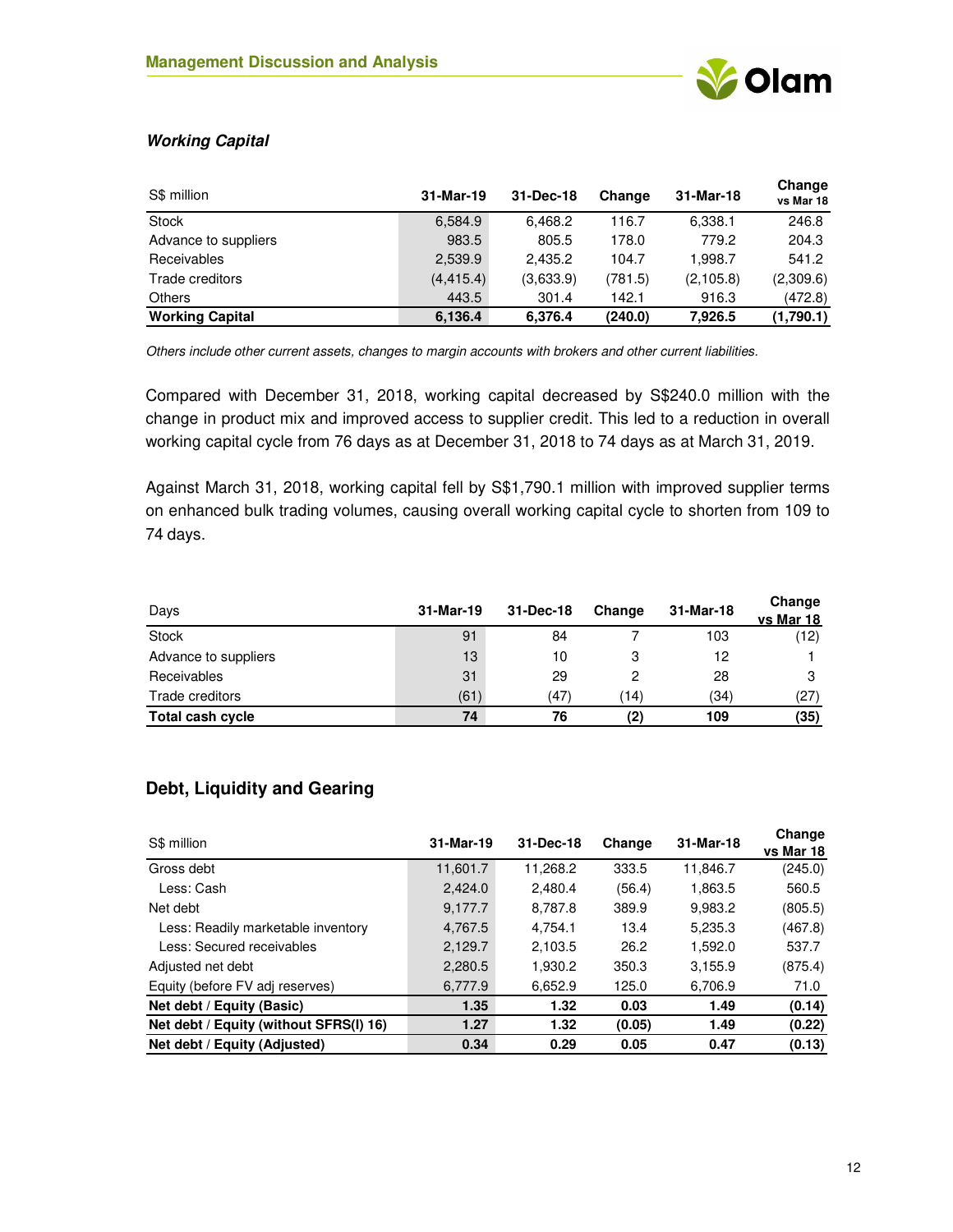

Compared with March 31, 2018, despite an increase of S\$615.0 million in lease liabilities on the adoption of SFRS(I) 16, net debt was lower by S\$805.5 million on reduced working capital as at March 31, 2019. Net gearing improved from 1.49 to 1.35 times.

However, when compared with December 31, 2018, net debt increased by S\$389.9 million on higher gross debt due to the application of SFRS(I) 16. This resulted in a higher net gearing of 1.35 times compared with 1.32 times as at December 31, 2018. If not for the impact of SFRS(I) 16, our net gearing would have improved to 1.27 times.

Of the S\$6.6 billion inventory position, approximately 72.4% or S\$4.8 billion were readily marketable inventories (RMI) that were liquid, hedged and/or sold forward, operating as nearcash assets on our balance sheet. In addition, approximately 83.8% of the S\$2.5 billion in trade receivables were secured. Typically, at any given point, about 75-85% of inventory is hedged and/or sold forward and 60-70% of receivables are supported by letters of credit or documents through banks. Adjusting for RMI and secured receivables, our net gearing would be 0.34 times, reflecting the true indebtedness of our Company.

We maintained sufficient liquidity to meet our working capital and capital expenditure requirements, with a total of S\$18.8 billion in available liquidity as at March 31, 2019, including unutilised bank lines of S\$9.5 billion.

| <b>S\$ million</b>                          | Q1 2019 | Q1 2018 | YoY     |
|---------------------------------------------|---------|---------|---------|
| Operating Cash flow (before Interest & Tax) | 419.4   | 373.8   | 45.6    |
| Changes in Working Capital                  | 209.8   | (687.0) | 896.8   |
| <b>Net Operating Cash Flow</b>              | 629.2   | (313.1) | 942.4   |
| Tax paid                                    | (14.2)  | (23.2)  | 9.0     |
| Capex/Investments                           | (191.7) | 29.5    | (221.2) |
| Free cash flow to firm (FCFF)               | 423.3   | (306.8) | 730.2   |
| Net interest paid                           | (110.3) | (102.4) | (7.9)   |
| Free cash flow to equity (FCFE)             | 313.0   | (409.2) | 722.2   |

### **Cash Flow Analysis**

Net operating cash flow for Q1 2019 increased significantly by S\$942.4 million to S\$629.2 million. Net of Capex and divestments, Free Cash Flow to Firm (FCFF) and FCFE improved to a positive S\$423.3 million (Q1 2018: -S\$306.8 million) and S\$313.0 million (Q1 2018: -S\$409.2 million) respectively.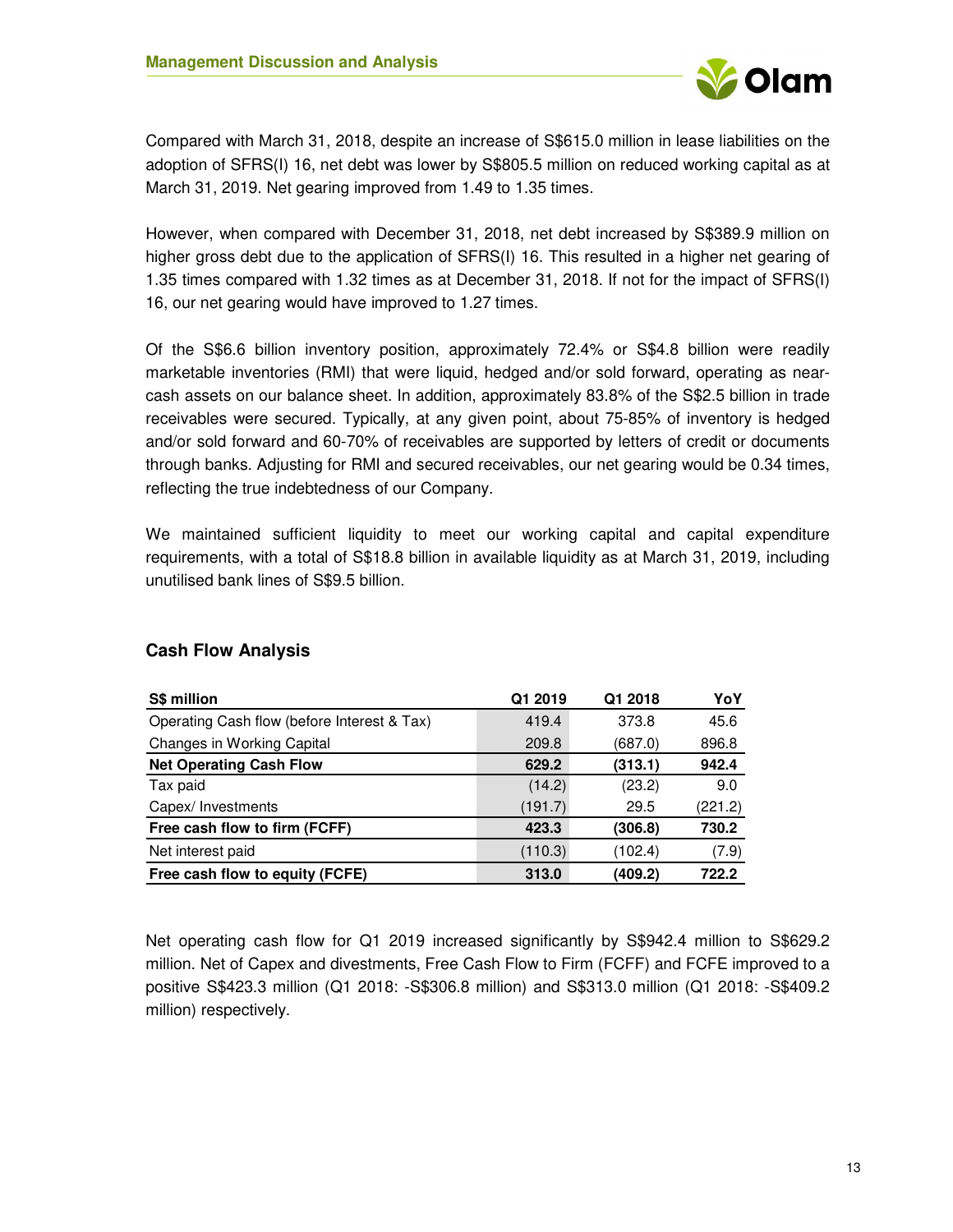

## **Segmental Review and Analysis**

### For Q1 2019

| <b>Segment</b>                                            | Sales Volume ('000 MT) |         | Revenue                  |                          | <b>EBITDA</b> |         |           | <b>Invested Capital (IC)</b> |           |
|-----------------------------------------------------------|------------------------|---------|--------------------------|--------------------------|---------------|---------|-----------|------------------------------|-----------|
| S\$ million                                               | Q1 2019                | Q1 2018 | Q1 2019                  | Q1 2018                  | Q1 2019       | Q1 2018 | 31-Mar-19 | 31-Dec-18                    | 31-Mar-18 |
| <b>Edible Nuts and Spices</b>                             | 370.2                  | 345.6   | 962.1                    | 874.5                    | 156.0         | 135.8   | 4.276.5   | 3,609.9                      | 4,040.4   |
| Confectionery and Beverage Ingredients                    | 454.8                  | 496.2   | 1,694.9                  | 1,869.9                  | 133.7         | 61.2    | 4,650.1   | 4,935.1                      | 5,267.6   |
| Food Staples and Packaged Foods                           | 7.073.4                | 5.645.4 | 3,507.5                  | 2.647.6                  | 82.3          | 100.4   | 4.687.9   | 4.577.9                      | 4,849.1   |
| <b>Food Category</b>                                      | 7,898.4                | 6,487.2 | 6,164.5                  | 5,392.0                  | 372.0         | 297.4   | 13,614.5  | 13,122.9                     | 14,157.1  |
| Industrial Raw Materials, Infrastructure<br>and Logistics | 562.0                  | 478.0   | 1,183.4                  | 903.4                    | 38.1          | 66.2    | 1,551.6   | 1,571.7                      | 1,879.2   |
| <b>Commodity Financial Services (CFS)</b>                 | N.A.                   | N.A.    | $\overline{\phantom{a}}$ | $\overline{\phantom{0}}$ | 10.2          | 4.5     | 116.5     | 117.6                        | 130.6     |
| <b>Non-Food Category</b>                                  | 562.0                  | 478.0   | 1,183.4                  | 903.4                    | 48.3          | 70.7    | 1,668.1   | 1,689.3                      | 2,009.8   |
| <b>Total</b>                                              | 8,460.4                | 6,965.2 | 7,347.9                  | 6,295.4                  | 420.3         | 368.1   | 15,282.6  | 14.812.2                     | 16,166.9  |

Notes:

IC excludes:

(a) Gabon Fertiliser Project (31-Mar-19: S\$239.4 million, 31-Dec-18: S\$ 245.4 million; 31-Mar-18:S\$ 251.0 million); and

(b) Long Term Investment (31-Mar-19: S\$133.3 million, 31-Dec-18: S\$ 135.8 million; 31-Mar-18: S\$ 206.6 million)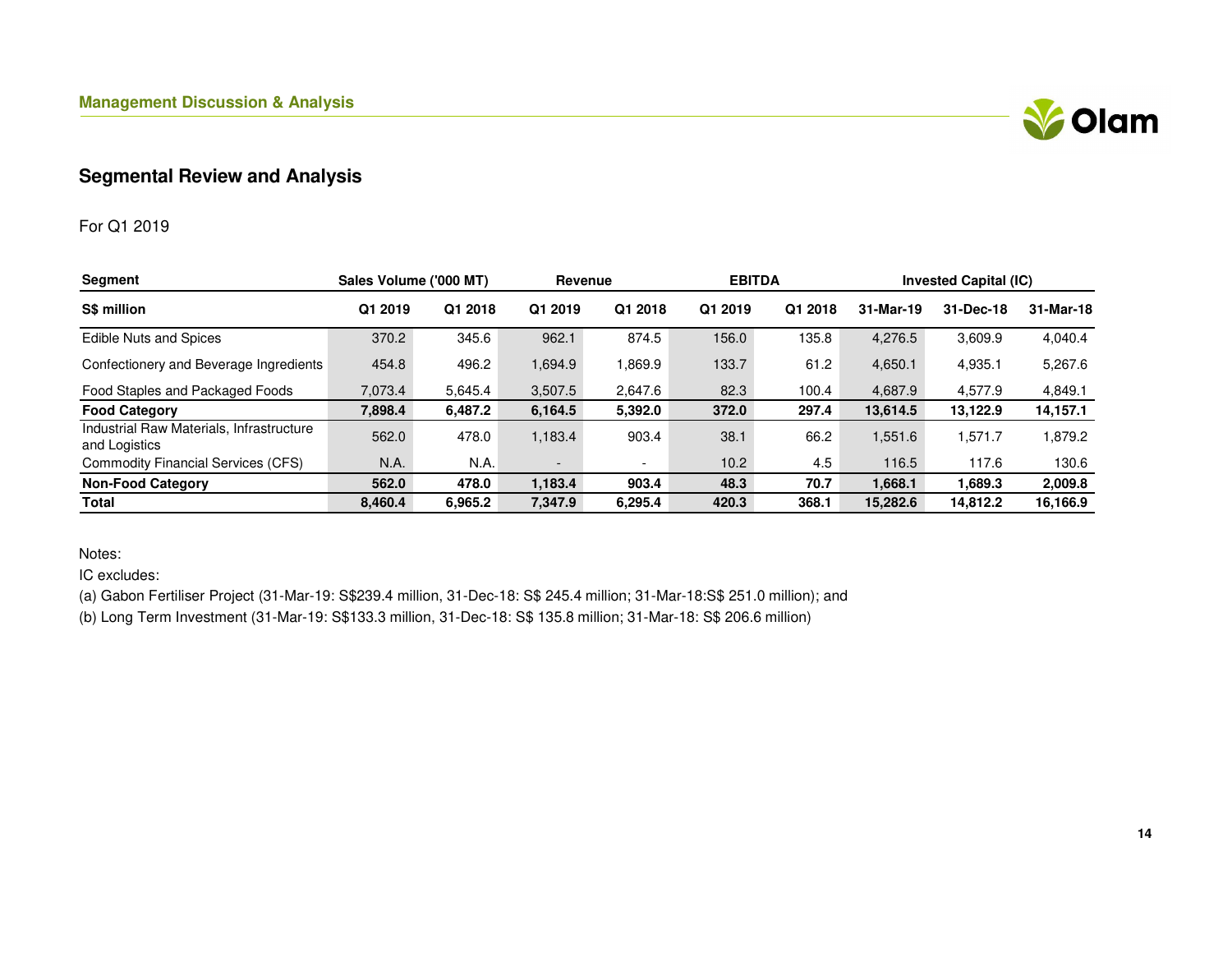



#### **Edible Nuts and Spices<sup>4</sup>**

 $\overline{a}$ 

The Edible Nuts and Spices segment grew sales volumes by 7.1% and recorded revenue growth of 10.0% in Q1 2019.

EBITDA was up 14.9% on improved contribution from Cashew, Almonds, Hazels and Spices businesses, which included a positive impact from the adoption of SFRS(I) 16. The Peanut business was impacted during the quarter with the cessation of peanut farming and shelling operations in Argentina as well as lower shelling volumes in the US and reduced margins amid an oversupplied market.

Invested capital in the segment increased by S\$236.1 million compared with March 31, 2018. Fixed capital increased on account of the adoption of SFRS(I) 16 with the addition of right-ofuse assets to the segment. The increase was partly offset by the reduction in working capital due to lower cashew and almond prices.

<sup>4</sup> Renamed from Edible Nuts, Spices and Vegetable Ingredients; Spices and Vegetable Ingredients has been renamed Spices.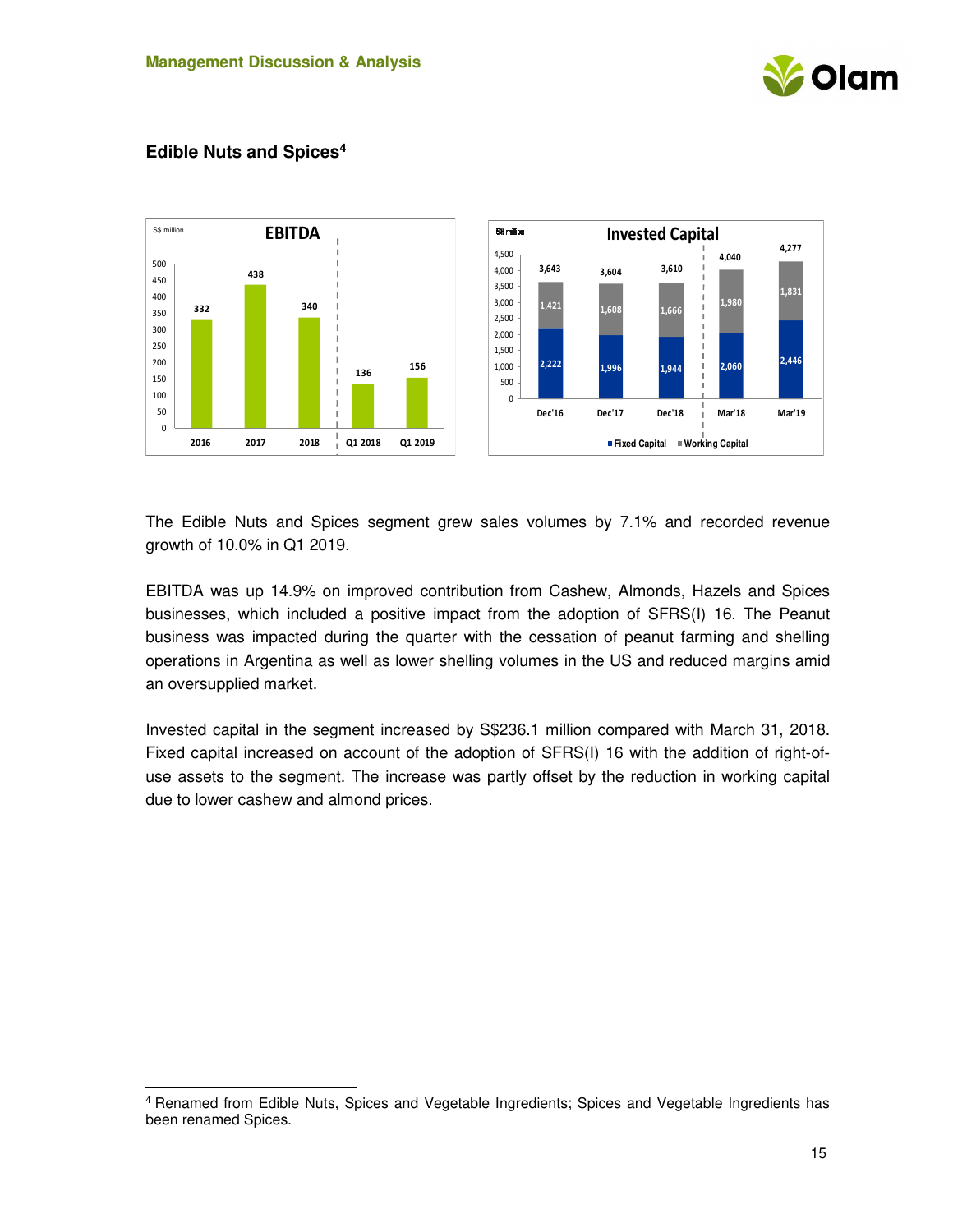



### **Confectionery and Beverage Ingredients**

The Confectionery and Beverage Ingredients segment recorded a 8.3% reduction in volumes mainly from Coffee in Q1 2019 as the business liquidity was adversely impacted due to historically low coffee prices.

Revenues for the segment declined by 9.4% on lower cocoa and coffee prices in addition to reduced volumes.

In spite of lower volumes and revenues, EBITDA rose by a strong 118.5% during Q1 2019. The Cocoa business continued to perform exceptionally well, as margins improved in both supply chain and processing operations. Despite the continued downcycle in coffee, the business performed marginally better during this quarter compared to Q1 2018. The results included the positive impact from the adoption of SFRS(I) 16.

Invested capital in this segment eased substantially by S\$617.5 million compared with a year ago on March 31, 2018. Although fixed capital increased with the acquisition of BT Cocoa and the addition of right-of-use assets on the adoption of SFRS(I) 16, working capital declined with lower prices and improved inventory management in both Cocoa and Coffee.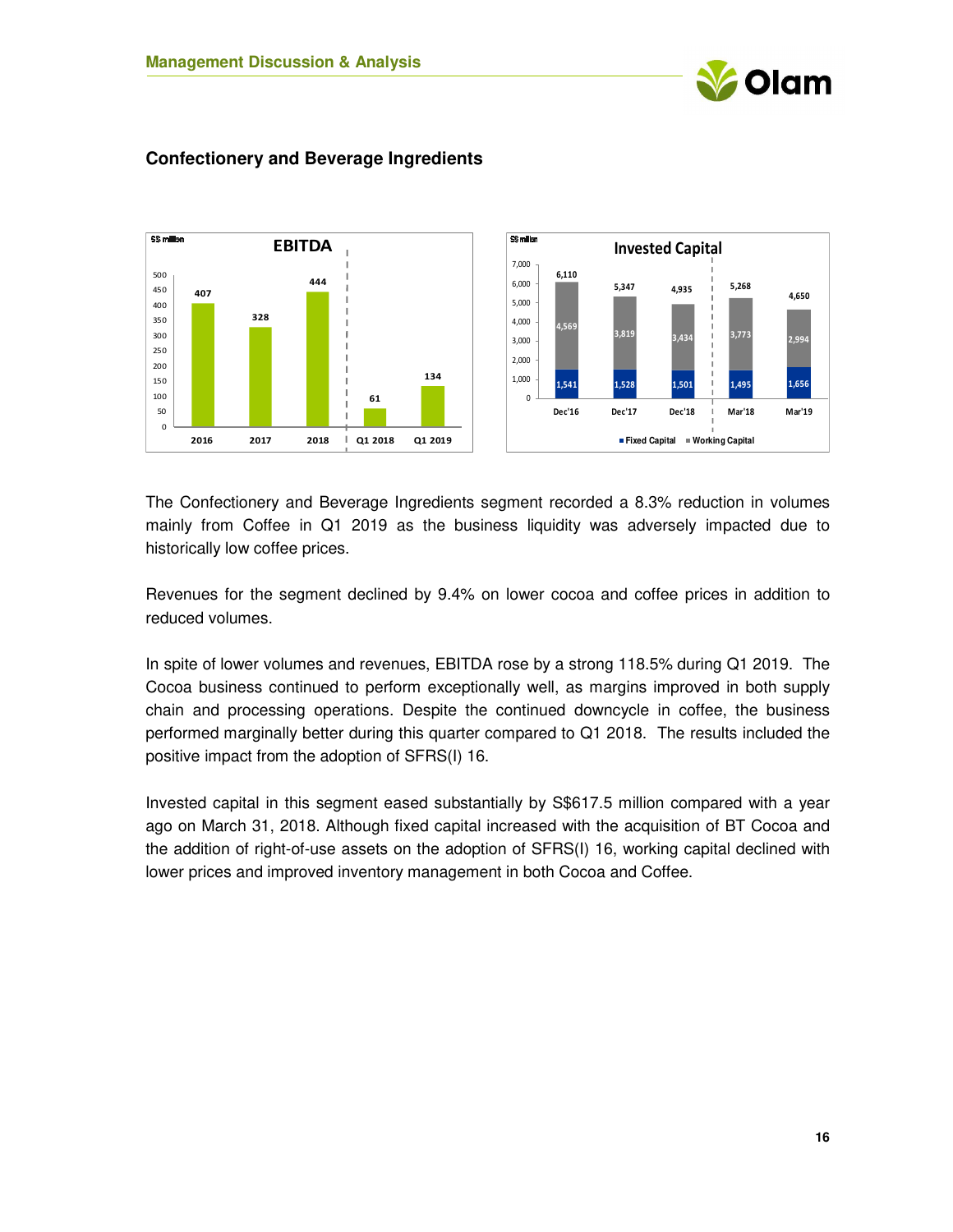



### **Food Staples and Packaged Foods**

Food Staples and Packaged Foods segment posted a strong volume and revenue growth of 25.3% and 32.5% respectively in Q1 2019, primarily driven by the growth in Grains trading.

EBITDA however fell by 18.0% mainly due to reduced contribution from Sugar and Rice businesses, offset by the positive impact from the adoption of SFRS(I) 16 from Q1 2019. The Rice business reported lower earnings as it reduced merchandising volumes into Africa due to continued intense competition in the market. The Sugar business closed its trading desk in Q1 2019.

Dairy supply chain got off to a better start in Q1 2019 along with the upstream dairy operations in Russia, which continued to perform well. However, farming operations in Uruguay continued to face higher feed costs due to the drought conditions. Edible Oils supply chain and trading did well during this quarter, compensating for the impact of the tropical cyclone on its refinery in Mozambique.

Invested capital came down by S\$161.2 million compared with March 31, 2018 mainly due to the closure of Sugar trading.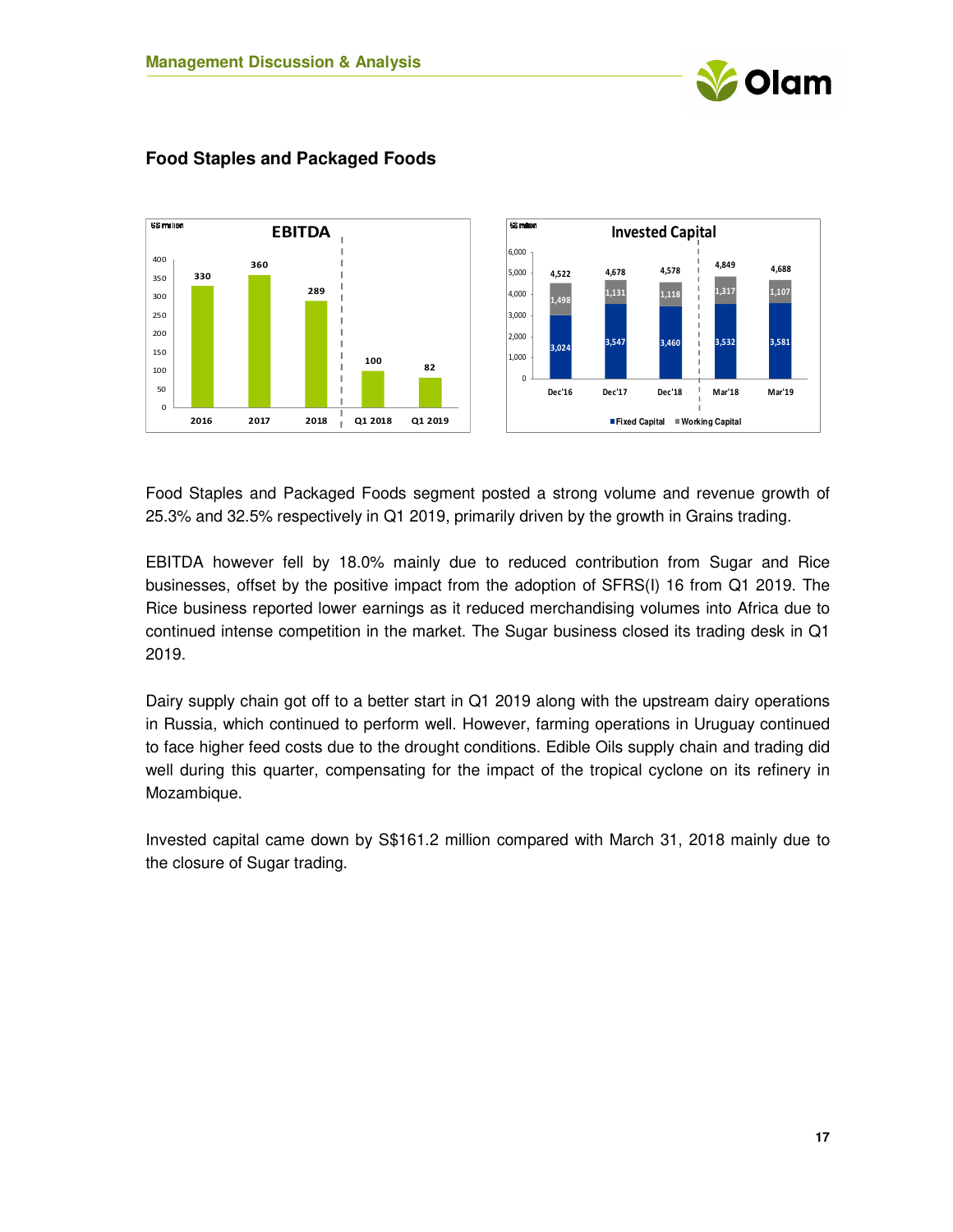



### **Industrial Raw Materials, Infrastructure and Logistics<sup>5</sup>**

The Industrial Raw Materials, Infrastructure and Logistics segment grew volumes and revenues by 17.6% and 31.0% respectively in Q1 2019 on higher sales volumes from Cotton and Rubber.

However, EBITDA fell 42.4% on lower contribution from Cotton and Infrastructure and Logistics, which offset growth from Wood Products in Q1 2019.

Compared with March 31, 2018, invested capital decreased by S\$327.6 million. Although fixed capital rose with the addition of right-of-use assets, working capital came down significantly as a result of reduced inventory levels and increased payables in the Cotton business.

#### **Commodity Financial Services**

 $\overline{a}$ 

Commodity Financial Services delivered an EBITDA of S\$10.2 million in Q1 2019, a strong improvement compared with S\$4.5 million in Q1 2018. This was mainly due to better performance in the Quantitative Fund.

Compared with March 31, 2018, invested capital came down by S\$14.1 million with the closure of the Fundamental Fund in Q1 2019.

<sup>&</sup>lt;sup>5</sup> Renamed from Industrial Raw Materials, Ag Logistics and Infrastructure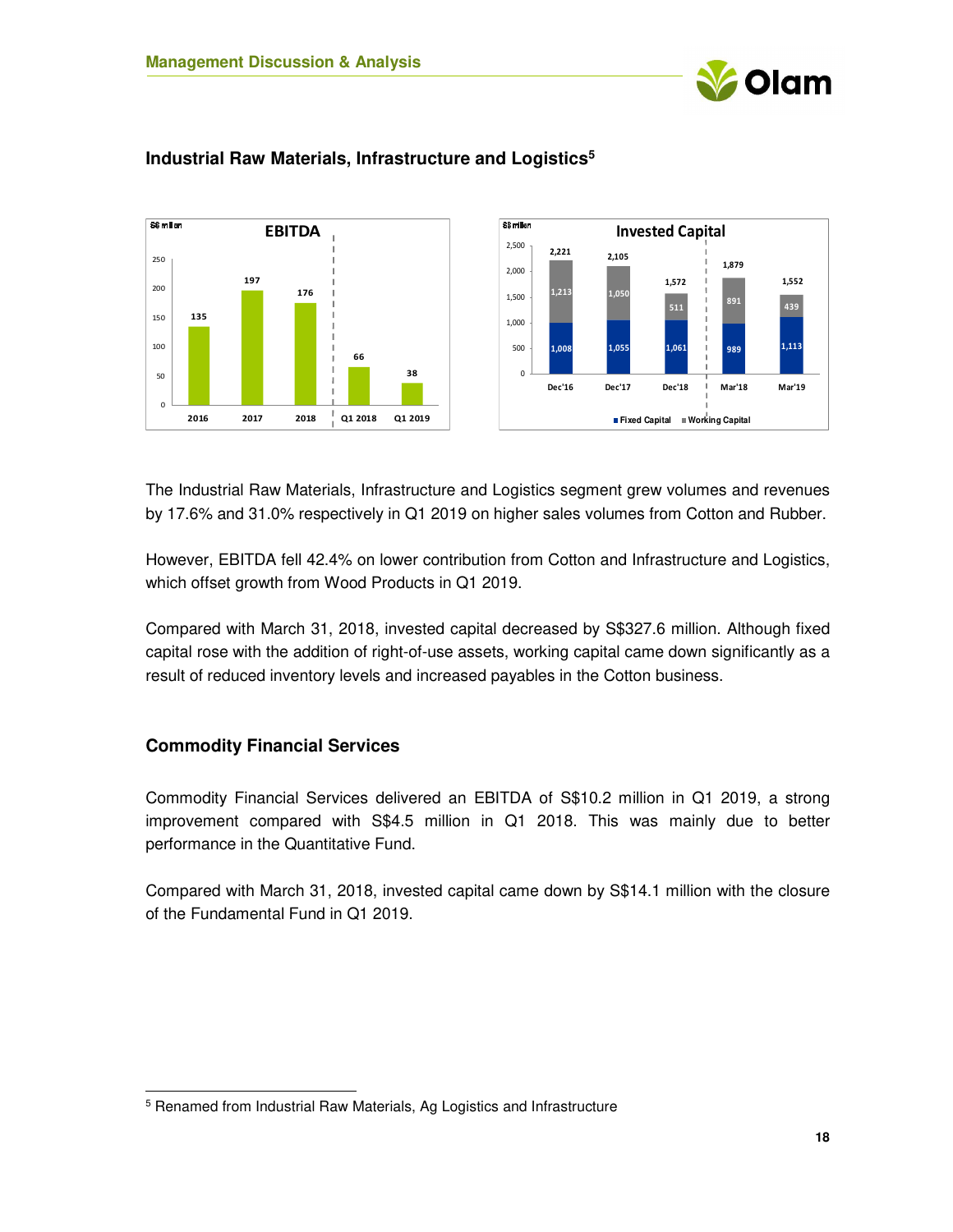

### **Annexure**

### **SGXNET Financial Statements and MD&A Reconciliation**

The table below summarises the differences between the financial statements on SGXNET and MD&A due to adjustments for exceptional items.

| S\$ million                                      | Q1 2019 | Q1 2018 |
|--------------------------------------------------|---------|---------|
| Other Income <sup>^</sup>                        | 9.9     | 7.1     |
| Other Income                                     | 10.5    | 30.1    |
| Less: Exceptional items                          | 0.6     | 23.0    |
| Selling, general and<br>administrative expenses^ | (325.7) | (306.8) |
| Other operating expenses <sup>^</sup>            | (61.0)  | (1.8)   |
| Other expenses                                   | (399.5) | (332.6) |
| Less: Exceptional items                          | (12.8)  | (24.0)  |
| Taxation <sup>^</sup>                            | (20.9)  | (30.0)  |
| Income tax expense                               | (20.9)  | (33.7)  |
| Less: Exceptional items                          |         | (3.7)   |

^ as stated in MD&A

#### **Business Model and Strategy**

Olam's business is built on a strong foundation as a fully integrated supply chain manager and processor of agricultural products and food ingredients, with operations across 16 businesses in over 60 countries. As a supply chain manager, Olam is engaged in the sourcing of a wide range of agricultural commodities from the producing countries and the processing, warehousing, transporting, shipping, distributing and marketing of these products right up to the factory gate of our customers in the destination markets. We also manage risk at each stage of the supply chain. From our inception in 1989, we have evolved from a single country, single product trader to a multi-country, multi-product supply chain manager.

In that process of evolution and development, the Olam business model had grown both in depth as well as breadth, pursuing selected value chain adjacencies which both complement and enhance our core supply chain model. We have developed new competencies as we pursued our strategic goals, including the capabilities to identify, execute and integrate attractive acquisition opportunities in selected countries. These initiatives are carefully selected to be within or adjacent to our core value chain activities. Successfully completed transactions have addressed opportunities in the upstream (plantation and farming), midstream (manufacturing/ processing) and downstream parts of the value chain.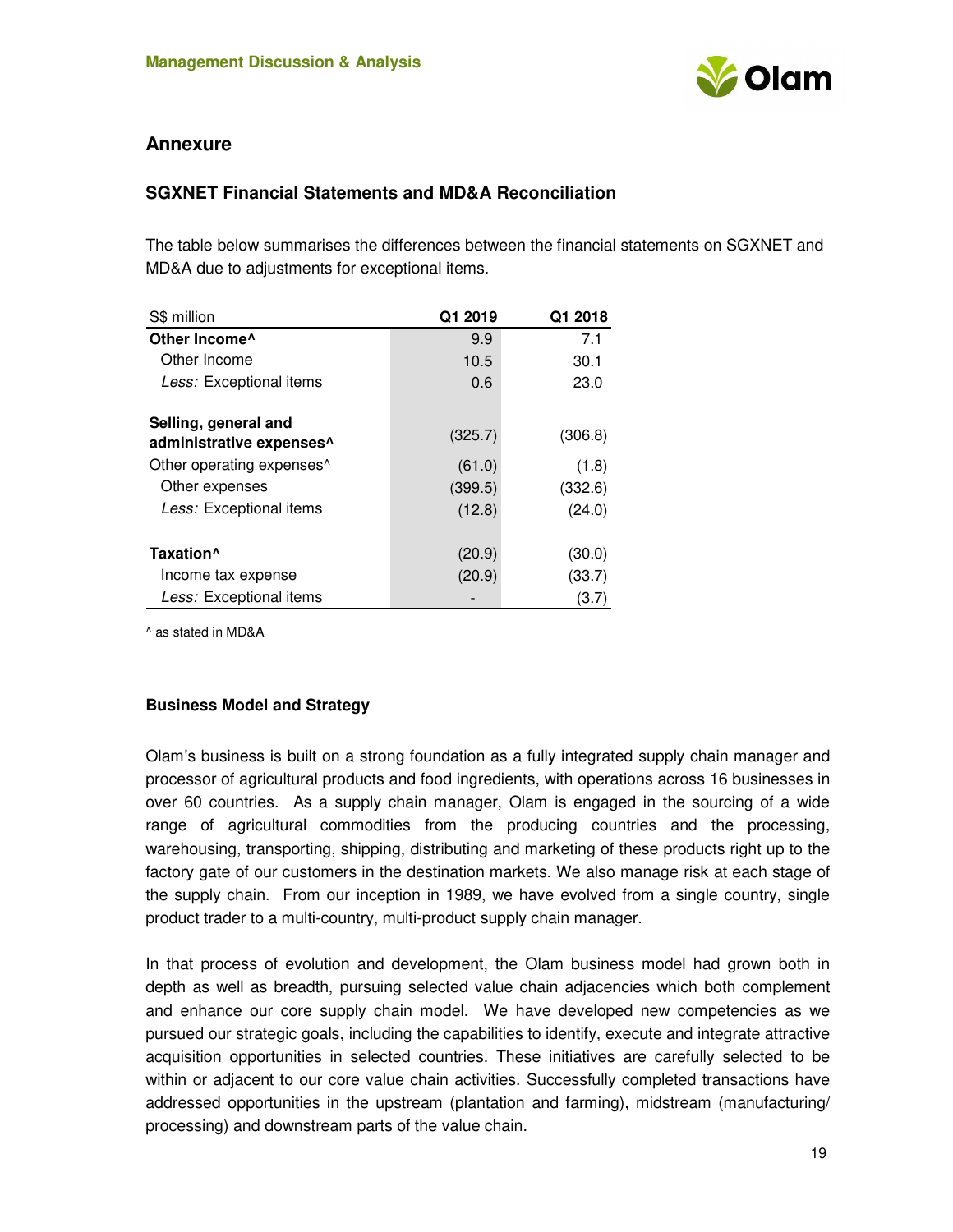

Building on existing and new capabilities, we have expanded upstream selectively into plantation ownership and management (perennial crops), farming (annual crops), Dairy farming and forest concessions management. These opportunities, both organic and inorganic, have been pursued in countries that have a comparative advantage to produce these commodities relatively better and at relatively lower costs on a sustainable basis.

#### **Selective investments across the value chain**

Pursuit of this strategy has led us to invest selectively in almond orchards in Australia and US, pistachio and walnut orchards in the US, pepper plantations in Vietnam and Brazil, Coffee plantations in Laos, Tanzania, Zambia and Brazil, Cocoa plantation in Indonesia, Rice farming in Nigeria, Palm and Rubber plantations in Gabon, Dairy farming in Uruguay and Russia, and the development of tropical hard wood forest concessions in the Republic of Congo (ROC).

Similarly, in the midstream part of the value chain, we have pursued initiatives in value-added processing and manufacturing activities, such as peanut shelling in the US, mechanical processing of cashews in Côte d'Ivoire, hazelnut processing in Turkey and Georgia, spice grinding in Vietnam, soluble Coffee manufacturing in Vietnam and Spain, Cocoa processing in Côte d'Ivoire, Germany, Netherlands, Indonesia, Singapore, Ghana and Nigeria, and wheat milling in Nigeria, Ghana, Senegal and Cameroon.

Downstream progress has been reflected in the initiatives completed in Packaged Foods distribution in West Africa and the successful development of our own consumer brands in the food category, which capitalise on our intimate knowledge of African markets, operations, brands, and consumers. This downstream activity also builds on capabilities in the management of food supply chains and on the common distribution pipeline that we have built for related commodity products (including Rice, wheat and Dairy) in West Africa.

In addition, Olam has diversified into other related businesses which build on latent assets and capabilities developed over the last 29 years – the Commodity Financial Services business (CFS) and the development of infrastructure and logistics in Africa.

#### **Evolution of Olam's Business Model: Olam 2.0**

Olam now has an extensive upstream farming and plantation footprint and our midstream manufacturing footprint has grown 10-fold since we began on the journey to integrate our value chain participation into upstream and midstream expansion. We are recognised as being leaders in sustainability, and our farmer/supplier and customer networks/engagement have given us a global edge in many of our products. All these initiatives and changes combined had resulted in Olam 1.0 – The Olam Way that forms the basis for the way we lead, organise, compete, grow and succeed in the marketplace – evolving into Olam 2.0.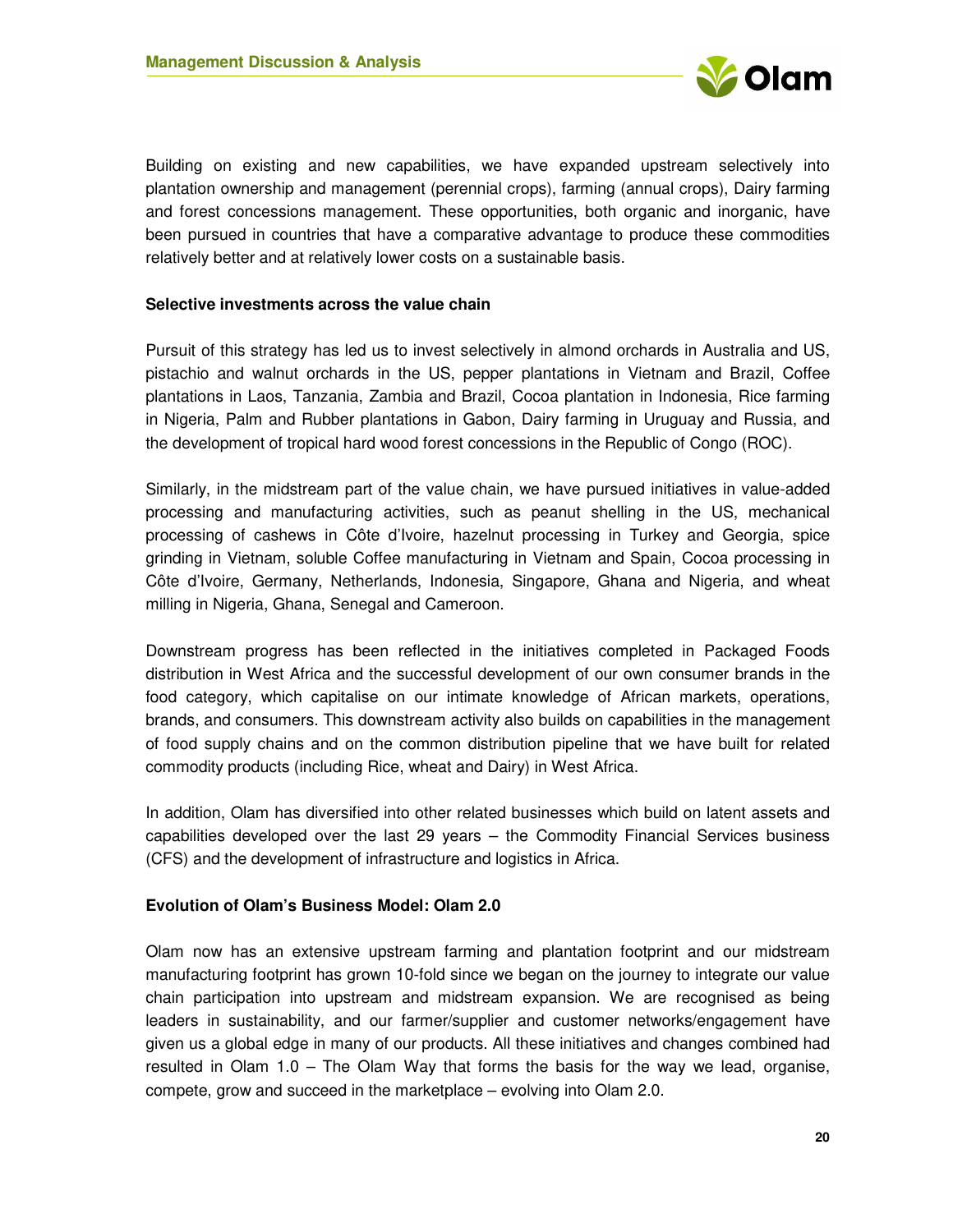

We have identified six key priorities in Olam 2.0 that will help us stay ahead and make Olam future ready:

- 1. Focus on drivers of long-term value;
- 2. Put sustainability at the heart of our business;
- 3. Build operational excellence as a core competency;
- 4. Lead industry's digital disruption and transformation;
- 5. Enhance our culture, values and spirit;
- 6. Realign and renew our organisation to execute our strategy.

#### **2019-2024 Strategic Plan**

 $\overline{a}$ 

The 2019-2024 Strategic Plan aims to capitalise on key trends shaping the sector. Driven by consumers and advances in technology, these trends include increasing demand for healthier foods, traceable and sustainable sourcing, e-commerce and the rise of "purpose" brands. This new strategy builds on the current business model which has yielded strong results and growth across Olam's diversified portfolio. It sets out four pathways for growth:

- 1. Strengthen, streamline and focus the business portfolio with a planned investment of US\$3.5 billion (including US\$1 billion maintenance capex) in 12 prioritised high potential growth businesses<sup>6</sup> and releasing US\$1.6 billion from de-prioritising and divesting four businesses – Sugar, Rubber, Wood Products, Fertiliser – and other assets that no longer fit with Olam's strategic priorities. The divestments will be completed in a responsible and orderly manner during this plan period.
- 2. Drive margin improvement by enhancing cost and capital efficiency.
- 3. Generate additional revenue streams by offering differentiated products/services such as AtSource™, risk management solutions, value-added services, ingredients and product innovation; and from both existing and new channels such as co-manufacturing, the food service sector and e-commerce for small and medium sized customers.
- 4. Explore partnerships and investments in new engines for growth by assessing opportunities to deliver to the consumers and farmers of tomorrow.

Olam has identified four enablers to execute these strategic pathways:

<sup>6</sup> Edible Nuts, Cocoa, Grains & Animal Feed, Coffee, Cotton, Spices, Edible Oils, Infrastructure and Logistics, Dairy, Rice, Packaged Foods and Commodity Financial Services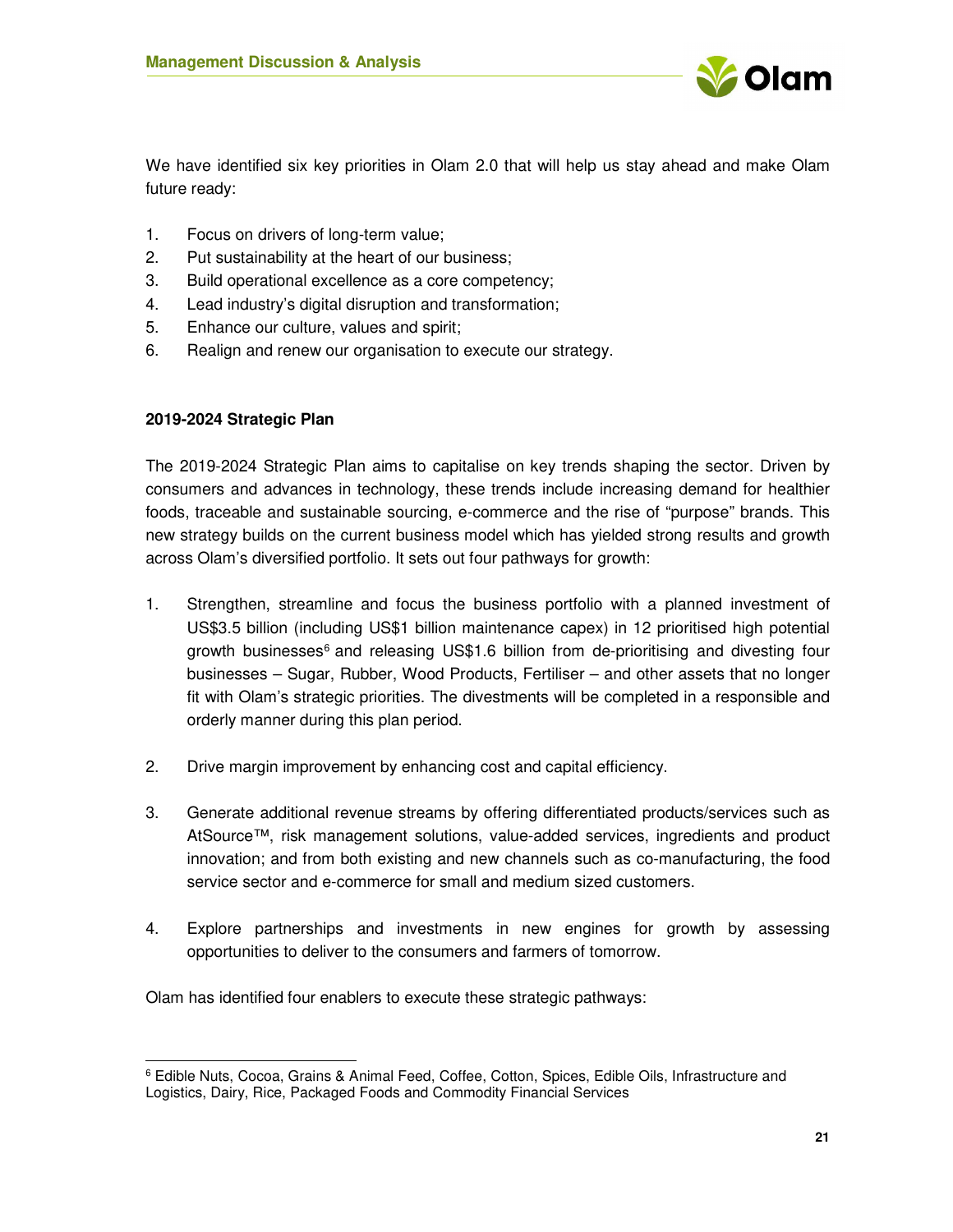

- 1. Achieve operational excellence through tracking metrics that matter, digital dashboards and performance scorecards, execution discipline and continuous improvement.
- 2. Continue to keep sustainability at the heart of the business and re-generate food and farming landscapes while capitalising on changing consumer preferences ('right-for-me', 'right-for-the-planet', 'right-for-the-producer').
- 3. Lead the industry's digital transformation and disruption by identifying, validating and deploying initiatives to capture and create value.
- 4. Attract, retain and inspire top talent by embedding Olam's Purpose and investing in people development programmes.

#### **Business Segmentation and Reporting**

 $\overline{a}$ 

We organise Olam's operations into five business segments and three value chain segments for reporting purposes. The distribution of the 16 businesses across the business segments and the activities across the value chain segments are given below:

| <b>5 Business Segments</b>                                                                    |          | 16 Businesses $7$                                                                                                                                                                                                                   |
|-----------------------------------------------------------------------------------------------|----------|-------------------------------------------------------------------------------------------------------------------------------------------------------------------------------------------------------------------------------------|
| <b>Edible Nuts and Spices</b><br>(formerly Edible Nuts, Spices)<br>and Vegetable Ingredients) | 1)<br>2) | Edible Nuts (cashew, peanuts, almonds, hazelnuts, pistachios,<br>walnuts, sesame, quinoa, chia seeds and beans)<br>Spices (formerly Spices and Vegetable Ingredients. These include<br>pepper, onion, garlic, capsicums and tomato) |
| <b>Confectionery and Beverage</b>                                                             | 3)       | Cocoa                                                                                                                                                                                                                               |
| <b>Ingredients</b>                                                                            | 4)       | Coffee                                                                                                                                                                                                                              |
|                                                                                               | 5)       | Rice                                                                                                                                                                                                                                |
|                                                                                               | 6)       | Sugar and Sweeteners                                                                                                                                                                                                                |
| <b>Food Staples and Packaged</b>                                                              | 7)       | Grains and Animal Feed                                                                                                                                                                                                              |
| <b>Foods</b>                                                                                  | 8)       | Edible Oils                                                                                                                                                                                                                         |
|                                                                                               | 9)       | Dairy                                                                                                                                                                                                                               |
|                                                                                               | 10)      | Packaged Foods                                                                                                                                                                                                                      |
| <b>Industrial Raw Materials,</b>                                                              |          | 11) Cotton                                                                                                                                                                                                                          |
| Infrastructure and Logistics                                                                  |          | 12) Wood Products                                                                                                                                                                                                                   |
| (formerly Industrial Raw                                                                      |          | 13) Rubber                                                                                                                                                                                                                          |
| Materials, Ag Logistics and                                                                   |          | 14) Fertiliser                                                                                                                                                                                                                      |
| Infrastructure)                                                                               |          | 15) Infrastructure and Logistics (including Gabon Special Economic                                                                                                                                                                  |
|                                                                                               |          | Zone or GSEZ)                                                                                                                                                                                                                       |
| <b>Commodity Financial</b><br>Services (CFS)                                                  |          | 16) Funds Management                                                                                                                                                                                                                |

<sup>7</sup> Risk Management Solutions and Trade and Structured Finance, which were previously two separate businesses under Commodity Financial Services, have been reclassified as embedded services for the businesses. Market-making and volatility trading activities were discontinued in 2018.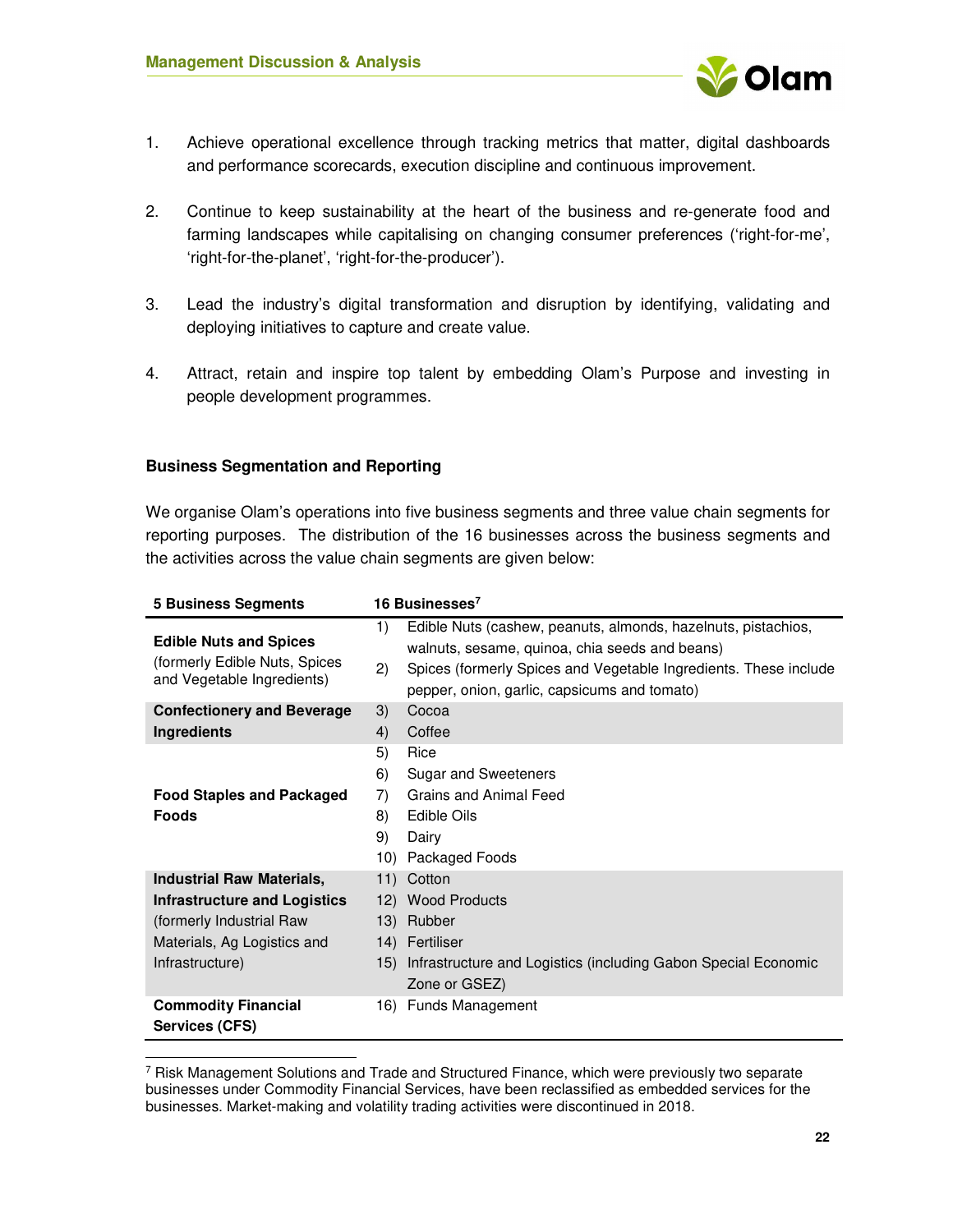

| <b>3 Value Chain Segments</b>     | <b>Value Chain Activity</b>                                                                                                                                                                                                |
|-----------------------------------|----------------------------------------------------------------------------------------------------------------------------------------------------------------------------------------------------------------------------|
|                                   | Includes all activities relating to farming (annual row crops),                                                                                                                                                            |
| <b>Upstream</b>                   | plantations (perennial tree crops), Dairy farming and forest                                                                                                                                                               |
|                                   | concessions                                                                                                                                                                                                                |
| <b>Supply Chain</b>               | Includes all activities connected with origination, sourcing, primary<br>processing, logistics, trading, marketing (including value-added<br>services) and risk management of agricultural products and the CFS<br>segment |
| <b>Midstream &amp; Downstream</b> | Includes all activities relating to secondary processing, contract<br>manufacturing, branded distribution, private label activities and Ag<br>logistics and Infrastructure                                                 |